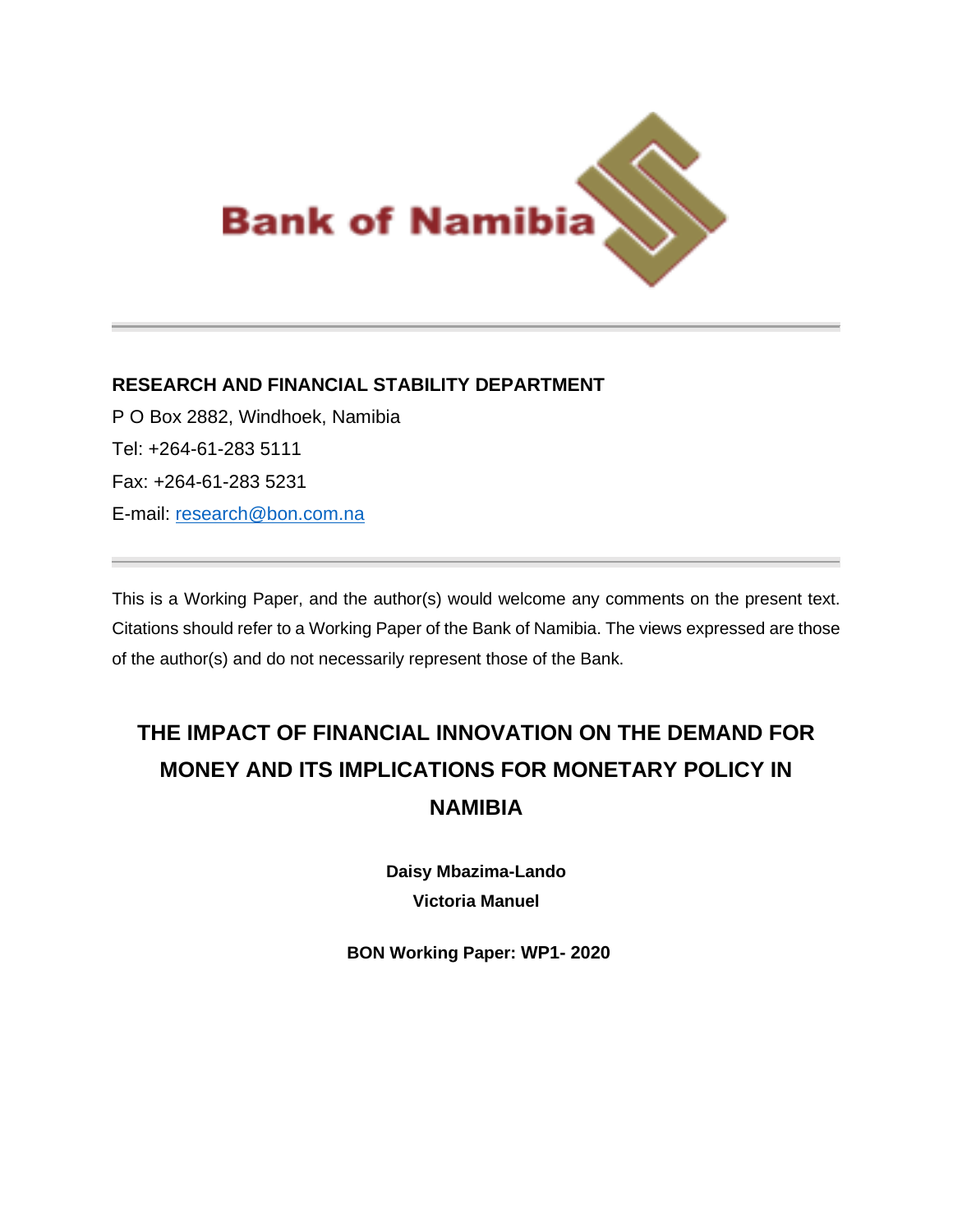### © **Copyright of the Bank of Namibia, Research Department 2020**

All rights reserved. No part of this publication may be reproduced, copied or transmitted in any form or by any means, including but not limited to photocopying, recording and storing, without fully acknowledging an empirical analysis of the sustainability of Namibia's current account paper as the source. The contents of this publication are intended for general information only and are not intended to serve as financial or other advice. While every precaution is taken to ensure the accuracy of information, the Bank of Namibia is neither liable to any person for inaccurate information nor for any opinion contained in this publication.

Published by the Research Department of the Bank of Namibia Enquiries related to this publication should be directed to: The Chief Economist and Head of the Research and Financial Stability Department P O Box 2882 **WINDHOEK** NAMIBIA

Tel: +264 61 283 5111 Fax: +264 61 2835231 e-mail: [research@bon.com.na](mailto:research@bon.com.na)

[https://www.bon.com.na](https://www.bon.com.na/)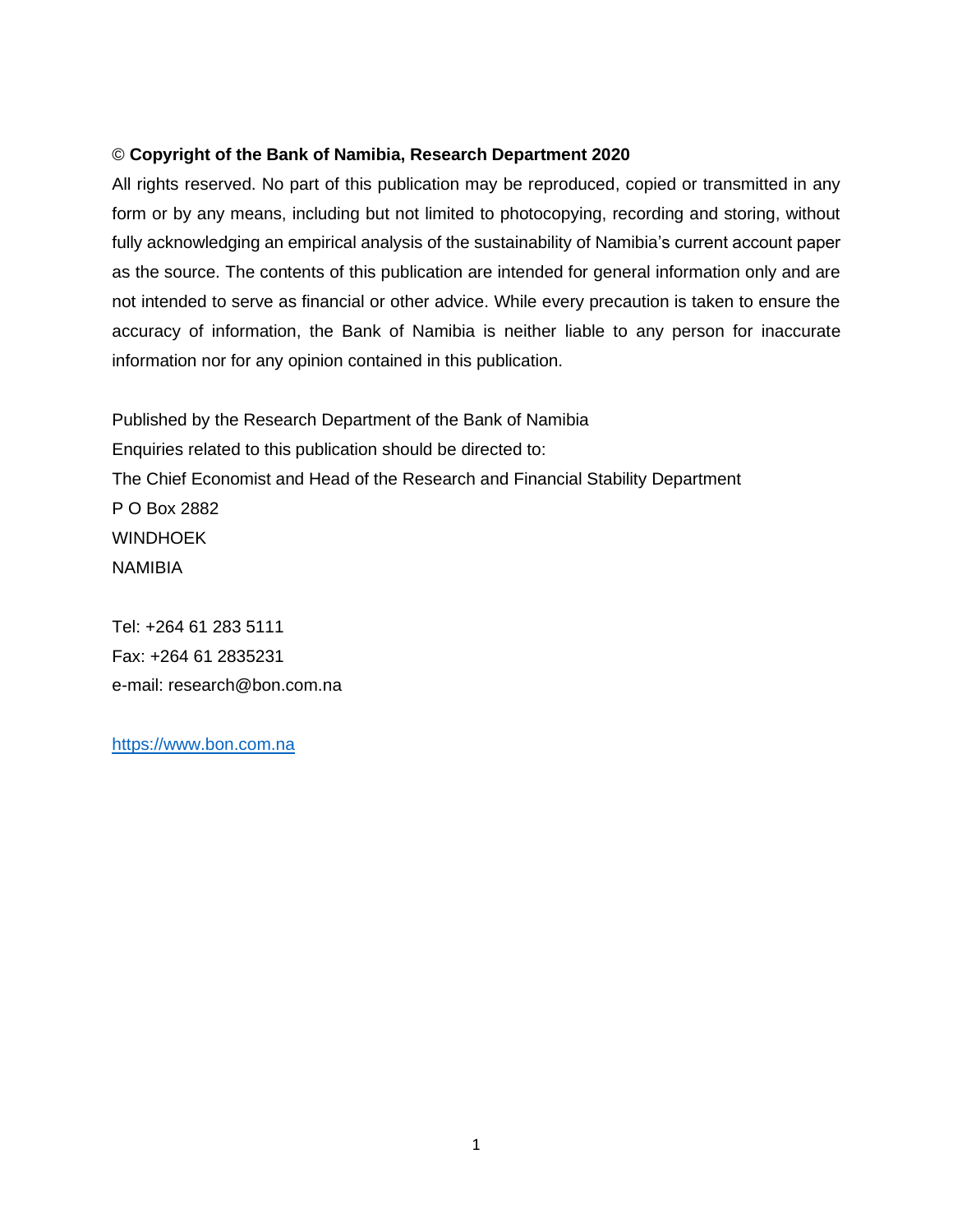#### *Abstract*

*This paper investigates the impact of financial innovation on the demand for money and draws implications for monetary policy in Namibia. A money demand function is utilised to empirically test for the impact of financial innovation using the Engle-Granger two-step cointegration methodology while the CUSUM and CUSUM squares tests are employed to test the stability of the money demand function. The study uses time series data for the period 2002Q1 to 2019Q4 to test four financial innovation proxies namely, (stock market capitalisation + domestic credit) /GDP, M2/M1, PSCE/GDP and Bank Assets/GDP. The results reveal that the demand for money in Namibia is mainly determined by prices and interest rates and that the money demand function is unstable both without and with the inclusion of a financial innovation variable. The instability of the money demand function also confirms that the current monetary policy framework does not exclusively rely on full control of the broad money aggregate, due to the fixed exchange rate regime. Furthermore, findings from two proxies suggest that financial innovation has an impact on the demand for money and hence monetary policy but does not currently compromise its effectiveness as the demand for money persists. The policy recommendations for monetary policy relate to enhanced awareness and responsiveness of the monetary authority to the likely impact financial innovation might have on key monitored monetary aggregates, changes to their definitions and potential variations to the monetary policy transmission mechanism as economic and financial transactions become more complex in an increasingly digital global economy.*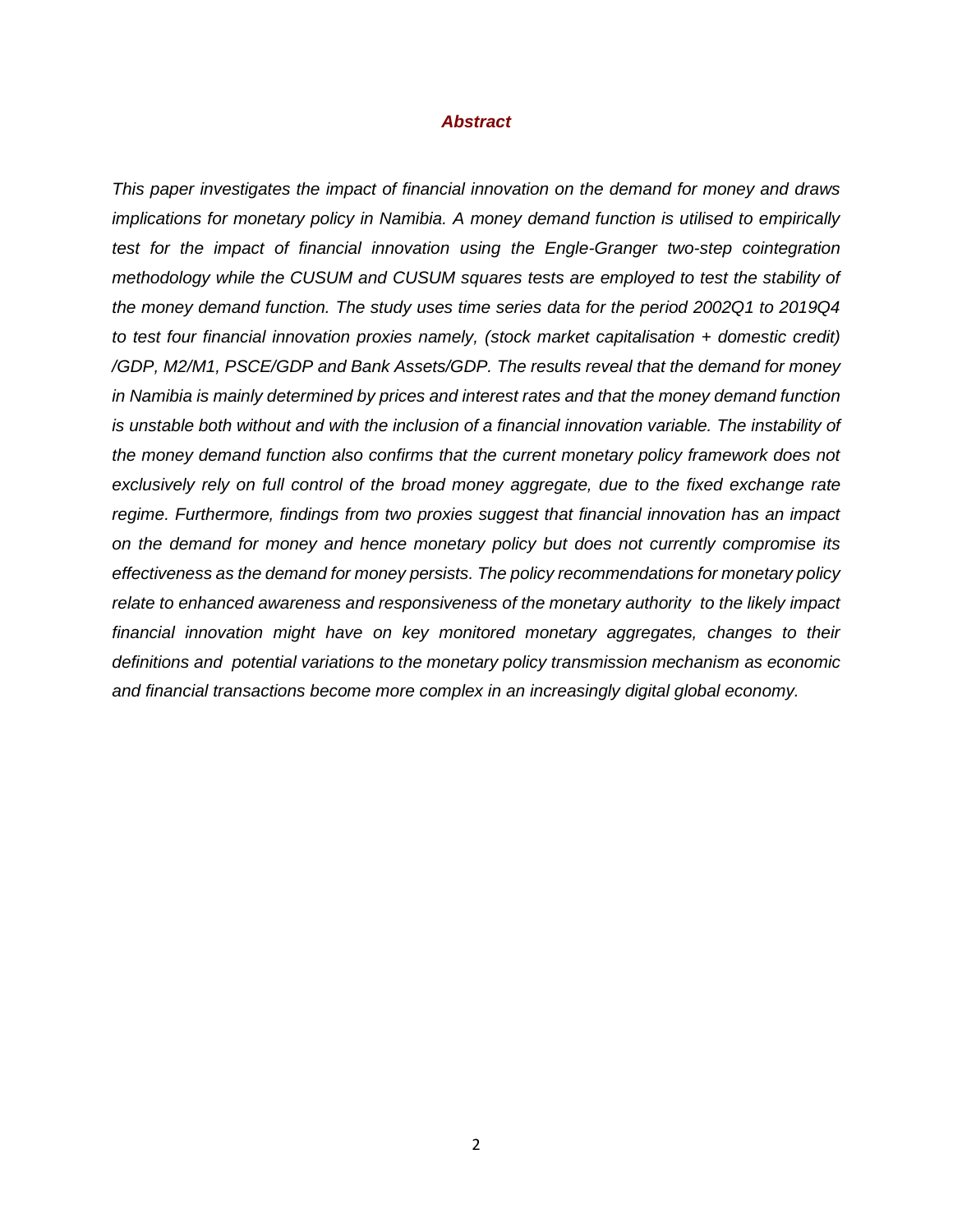# **TABLE OF CONTENTS**

| 3. FINANCIAL INNOVATIONS IN THE NAMIBIAN PAYMENT AND BANKING SYSTEM6 |  |
|----------------------------------------------------------------------|--|
|                                                                      |  |
|                                                                      |  |
|                                                                      |  |
|                                                                      |  |
|                                                                      |  |
|                                                                      |  |
|                                                                      |  |
|                                                                      |  |
|                                                                      |  |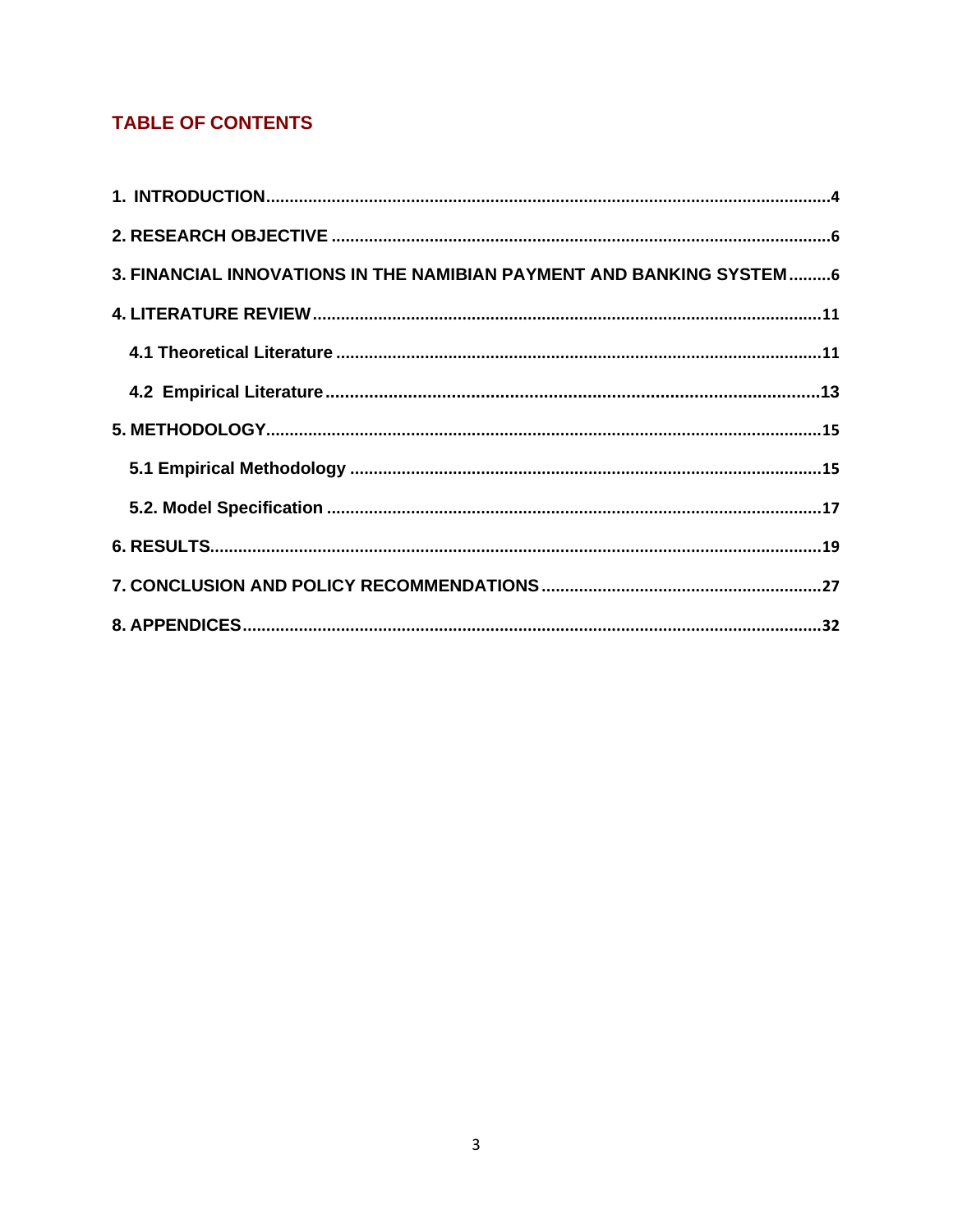### <span id="page-4-0"></span>**1. INTRODUCTION**

**There is a broad consensus on what financial innovation means and the challenges it poses for central banks.** Financial innovation refers to *technological advances* which enable access to information, *trading as a means of payment*, the *emergence of new financial instruments and services,* and/or *more developed and complete financial markets*. According to Noyer (2007), financial innovation brings a lot of progress and should be welcomed in principle. However, it can also be a constant challenge for central banks due to the complex attributes it poses in the conduct of monetary policy, which might in turn impact its effectiveness (Misati et al., 2010).

**Financial innovation has had a positive impact on financial markets by facilitating more developed and complete markets.** Financial innovation is credited with creating more complete markets, improving resource allocation, and supporting longer-term growth prospects. In the case of the United States (US), it was perceived to reduce the volatility in growth by providing firms with more flexible financial structures and households with an enhanced ability to smooth their consumption in the wake of temporary changes in their income. Furthermore, deregulation and innovation in the housing finance markets in the US, enabled households to purchase houses whose values were consistent with their long-term income (Noyer, 2007). Noyer asserts that some critics point out that it enabled households to purchase houses whose values were beyond what their long-term income could support.

**Financial innovation, however, also tends to bring instability in the money demand and credit aggregates.** The introduction of new products and new intermediaries in financial markets tend to complicate the distinction between monetary and non-monetary variables. This is because consumers will often demand more of the high yielding non-monetary assets as opposed to the regular monetary assets and in turn, this substitution tends to destabilise the demand for money (Solans, 2003). For instance, the emergence of a new financial asset that is not included in the national definition of money but is high-yielding and liquid may result in a lower demand for money, and thereby upsetting the historically normal relationship between the quantity of money and income.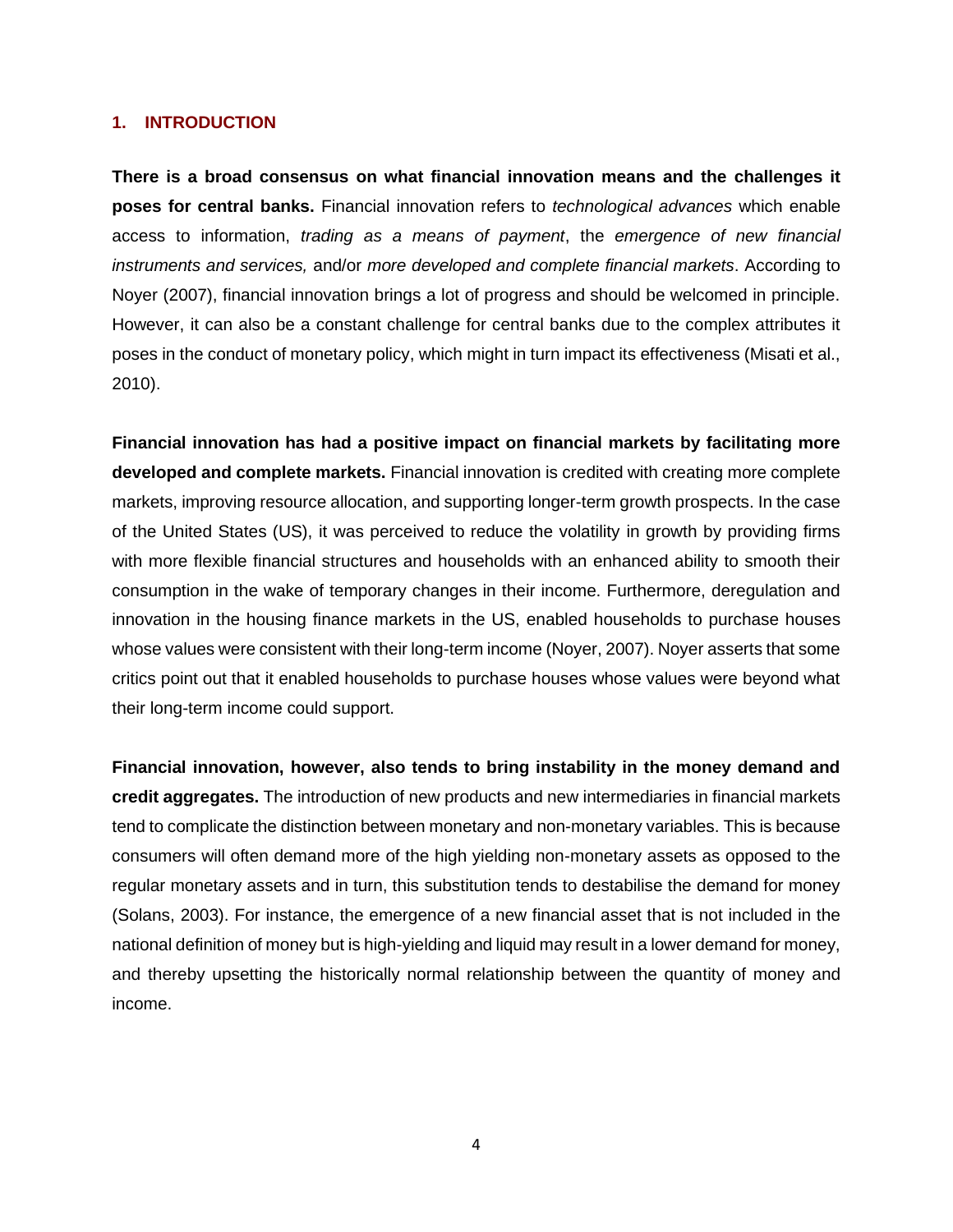**According to Noyer (2007), the impact of financial innovation on the Euro, highlights its complexity.** There were signs of instability in the case of the Euro since 2001 as well as a break in the income velocity of M3, due to the influence of financial innovation. Financial innovation tends to affect money and credit developments by enabling banks to hedge credit risk and manage maturity and credit mismatches.

**Central banks need to closely monitor the developments in financial innovation as they may have significant implications for their role.** Firstly, developments in the financial sector may change the way the economy reacts to monetary policy. Secondly, the presence of financial innovation could affect the content of information that central banks regularly monitor, which serves as the basis for their policy decisions (Solans, 2003). Thirdly, the introduction of financial innovation could necessitate new regulations which might in turn compromise the effectiveness of monetary policy. Central banks might need to change their operating procedures from time to time in order to respond to the demands of financial innovation and ensure the sustainability of the financial system (Misati et al, 2010). Fourthly, central banks might be prompted to amend their monetary policy frameworks as was the case with the European Central Bank (ECB). The monetary policy strategy of the ECB includes an analysis of various monetary and non-monetary indicators and allows it to cross-check information from different sources using different approaches. This strategy attempts to consider the influence of financial innovation on the economy to better understand the risks to price stability in the Euro Area, and the impact on economic activity in general.

**To date, several innovations have emerged in the international payments system**  enhancing the ease of transacting. The evolution of electronic trading (e-money<sup>1</sup>) as an alternative form of payment could potentially become or is already becoming a substitute for the traditional form of money. E-money therefore enhances the ease of transacting between the buyer and seller of a financial product. On the contrary, the use of electronic banking, debit and credit cards as conduits of financial innovation, were at the helm of disrupting the once stable relationship between the stock of money and nominal income (Misati et al, 2010). This instability

<sup>1</sup> According to the Payment System Determination (PSD-3), e-money is defined as "monetary value as represented by a claim on its issuer, that is i) stored electronically, ii) issued on receipt of funds, iii) accepted as a means of payment by persons other than the issuer and iv) is redeemable upon demand for cash in Namibia Dollar.

E-money can be issued through various access devices such as prepaid cards, internet, mobile phone or any other electronic device.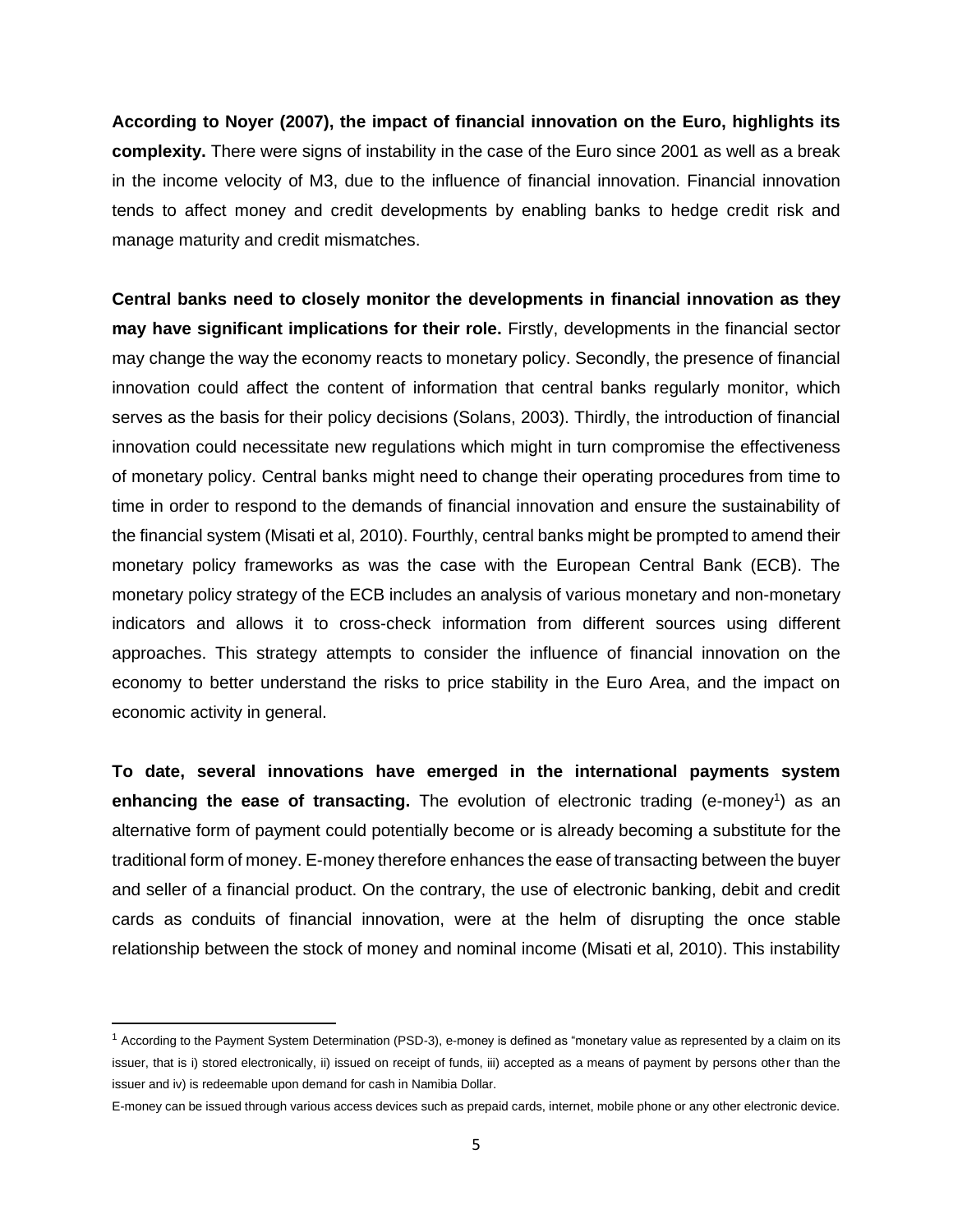subsequently led to the abandonment of monetary targeting regimes by some countries according to Iris and Grimes (2003), cited in Misati et al. (2010).

# <span id="page-6-0"></span>**2. RESEARCH OBJECTIVE**

**This paper aims to assess the impact of financial innovation on the demand for money and draw policy recommendations for Namibia's monetary policy at a macro level.** The paper does so by empirically testing the impact of financial innovation on monetary policy through the stability of the money demand function, with and without financial innovation, after which policy recommendations are provided based on the findings of this study.

The remainder of this paper is organised as follows. Section III presents the financial innovations in the payment and banking systems. Section IV provides the theoretical and empirical literature review while Section V, VI and VII present the methodology, results, conclusion, and policy recommendations, respectively.

### <span id="page-6-1"></span>**3. FINANCIAL INNOVATIONS IN THE NAMIBIAN PAYMENT AND BANKING SYSTEM**

### **3.1 Payment Innovations in the Namibian National Payment System**

**To review financial innovations in the Namibian banking system, key developments in Namibia's National Payments System which often work in tandem with those innovations in the banking sector are assessed.** In this regard, since its establishment in 2002, the National Payments System has undergone an evolution with several payment system reforms implemented. Namibia's own settlement system (NISS) was also established in 2002 and Namclear in 2003. In 2004, Namclear's preliminary objective was to clear all domestic EFT transactions. The cheque processing system was subsequently implemented in 2005. By April 2008, Namswitch (the Namibian Card processing system) enabled all inter-bank card transactions that emanated from automated teller machines (ATMs) to be cleared and processed locally while the clearing and processing of card transactions at point-of-sale (POS) terminals were effected in November of the same year (BON, 2019).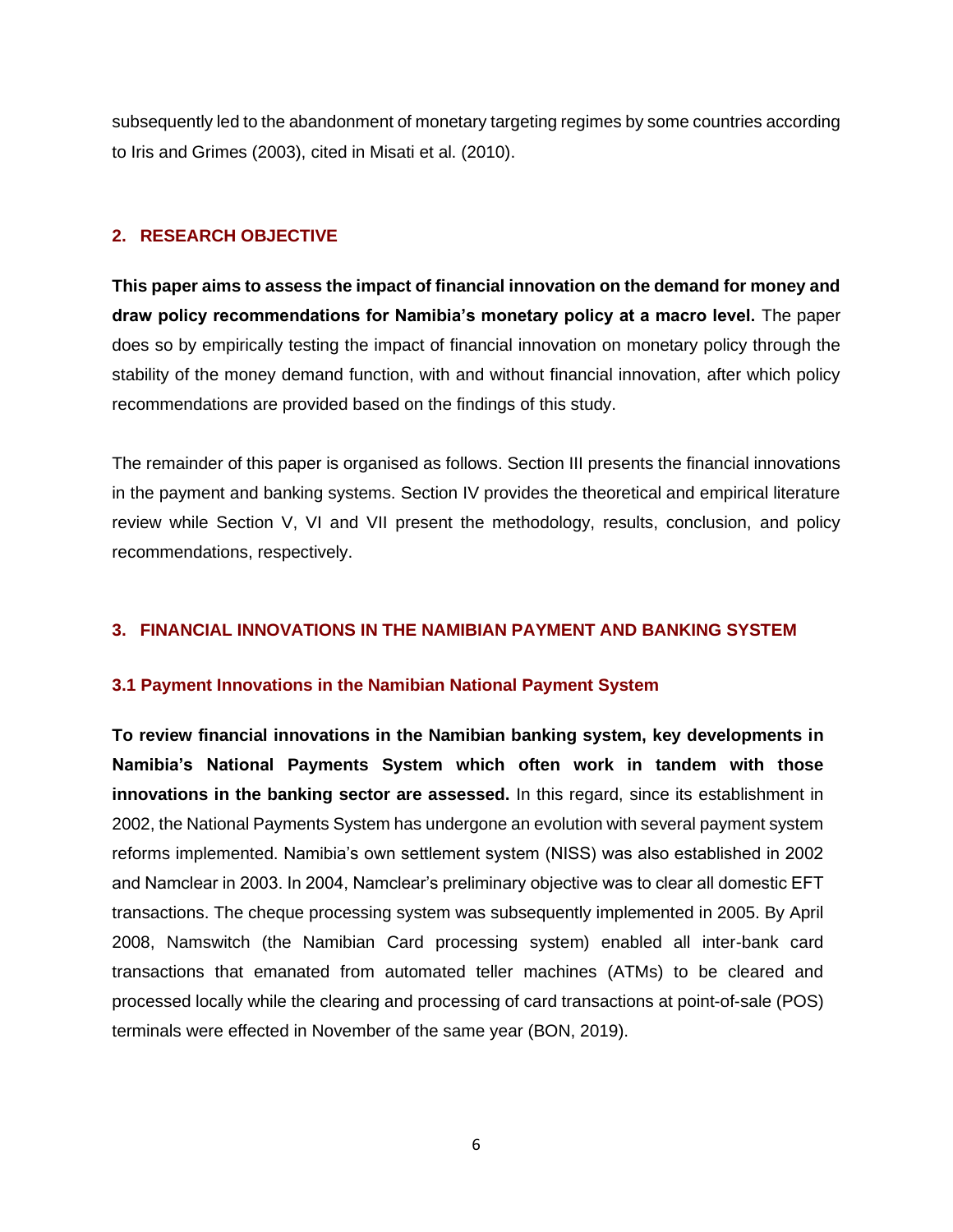**Innovation-related developments that occurred in Namibia's National Payment System during 2012 to 2017 were largely consistent with observable global trends.** These included a swing towards the use of electronic payment methods, which include debit cards, credit cards, and electronic wallets whose use has become widespread. In contrast, the use of 'paper-based' methods such as cheques by consumers and businesses for transactional purposes declined, mainly due to the industry's initiative to phase out cheques as a means of payment (Van Rooyen, 2018). Table 1 in the annexure highlights the innovations and trends in the NPS over the last six years.

### **3.2 Banking Sector Innovations in the Financial Sector**

**The Namibian banking sector underwent some innovations meant to improve the efficiency with which banks and their clients transact.** In this regard, most of the innovations were subsequently adopted by most commercial banks over the last nine years in the form of ewallet services with cardless cash withdrawals having been effected by all the major commercial banks for use at their ATMs. The smart banking application is another innovation which affords 24-hour access to one's accounts on a profile, transacting between accounts, making prepaid purchases and conducting once-off or third-party payments, to mention but a few (Van Rooyen, 2018).

**When it comes to the availability of financial products that can be transacted electronically through the banking and /or financial system, an array of products exist such as wallets, EFTs and online banking.** These financial products are accessed through various channels such as ATMs, internet, and mobile phones. To date, the public can subscribe to and transact with various types of Money Market Funds and Unit Trusts which somewhat lessen the need for cash balances.

# **3.3 Review of Financial Sector Development and the Conduits of Financial Innovation in Namibia**

**To gain an understanding of how financial innovation has evolved in Namibia, we analysed monetary variables and the conduits of financial innovation as depicted in the charts below.** The monetary variables that were selected besides the repo include the broadest measure of money supply (M2) in Namibia, currency in circulation (CIC) and claims by currency (national vs foreign currency). Aggregated data on the main commercial banks' loan book split into the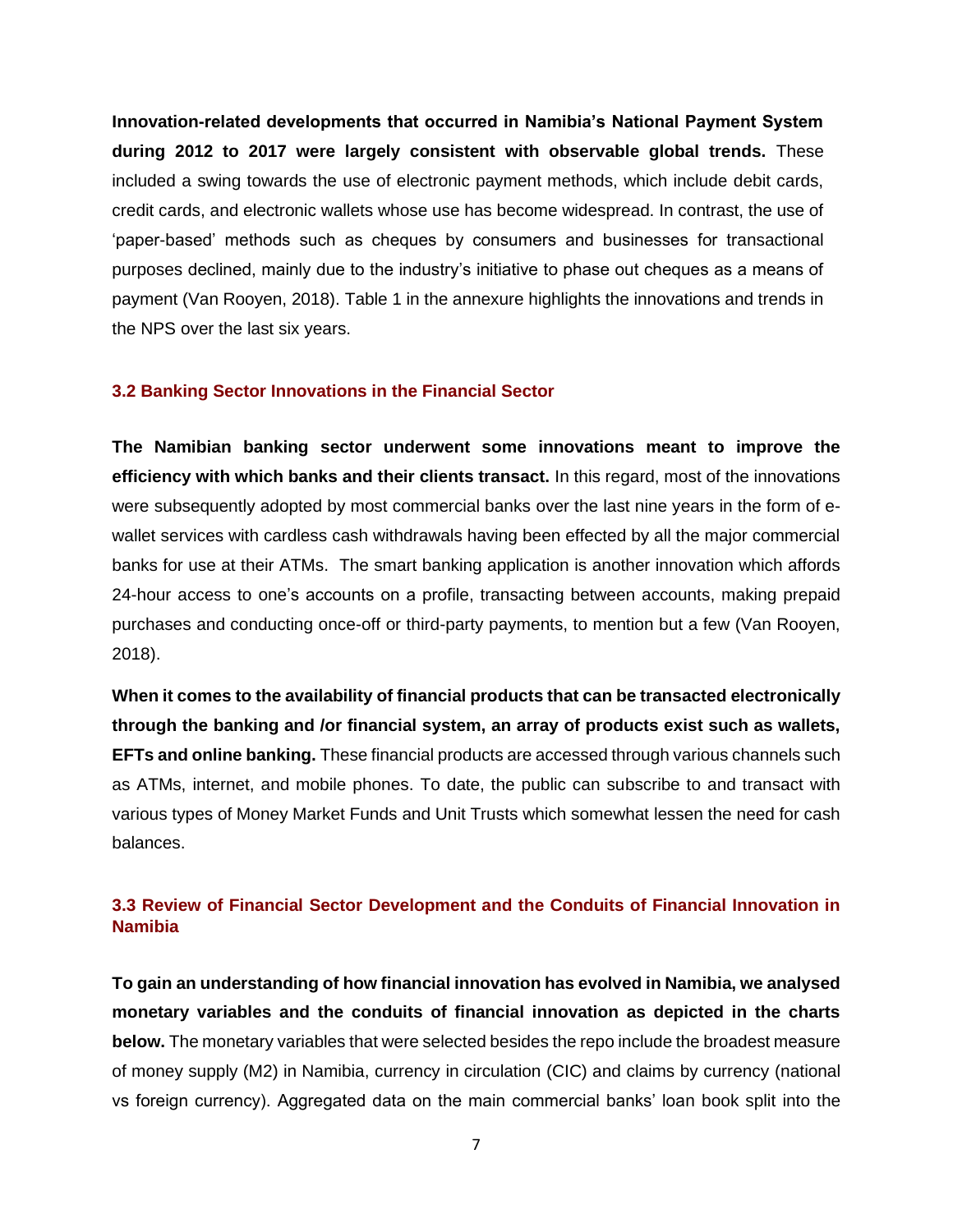fixed and variable interest rate categories is also reviewed. Gross Domestic Product (GDP) is included to measure the relative impact of financial innovation on the aggregate economy. The non-monetary variables in this paper mainly refer to the "conduits of financial innovation" namely, the number of automated teller machines (ATMs), the number of electronic cards<sup>2</sup> issued to date, the number of merchants and the number of Point of Sale (POS) devices<sup>3</sup>.





<sup>2</sup> Debit, prepaid, hybrid, and credit cards

<sup>&</sup>lt;sup>3</sup> See Appendices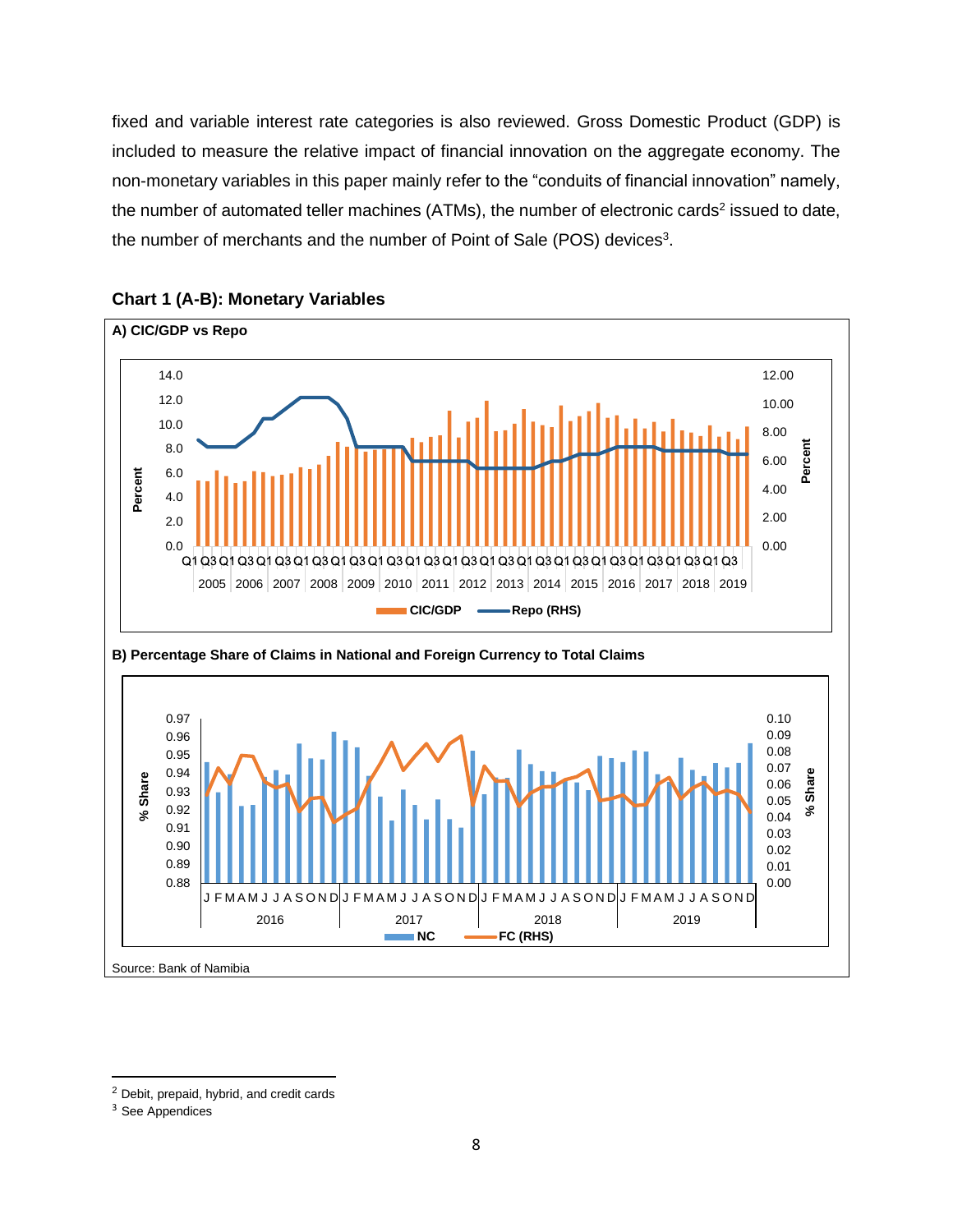**From the above charts, the assumed movement of financial innovation to monetary and economic variables is mixed.** Firstly, the increasing ratio of CIC/GDP when plotted against the repo seems to imply that financial innovation has not had much of an effect as the population increased their holding of notes and coins. However, this can also reflect an increase in transactional demand due to innovative products such as the use of ewallets. When a comparison is drawn between two periods (low vs high interest rates), during period of high interest rates, i.e. from 2005 to 2010, consumers held less notes and coins relative to the period of low interest rates, i.e. from 2010 to 2014 (Chart 1 A). The former could additionally be due to the impact of the global financial crisis while the latter could have occurred due to the effects of an expansionary fiscal policy, namely TIPEEG, resulting in a two-fold effect with the low interest rates. Theoretically, the above developments are in line with the Keynesian theory of money demand.

The high ratio of claims in national currency relative to foreign currency would imply that monetary policy is still highly effective in influencing the domestic economy, despite the choice that financial innovation presents to alternatively holding these claims in foreign currency (Chart 1 B).



**Chart 1 (C): CIC/M2 ratio**

Source: Bank of Namibia

**On aggregate, the decline in the ratio of CIC/M2 can be broadly assumed to show conformity to financial innovation. However, the results are mixed when the ratio is analysed in segments.** During the period from 2005 Q1 to 2009 Q1, the ratio was much higher than the subsequent period from 2009 Q1 to 2012 Q3. This implies that in the former period, financial innovation is assumed to have been less effective in influencing the choice of transacting while at the same time, if the level of financial and banking sector development is taken into consideration, it would support the receptibility of financial innovation as a means of transacting. Similarly, the decline in the ratio in the following period could indicate an increased need to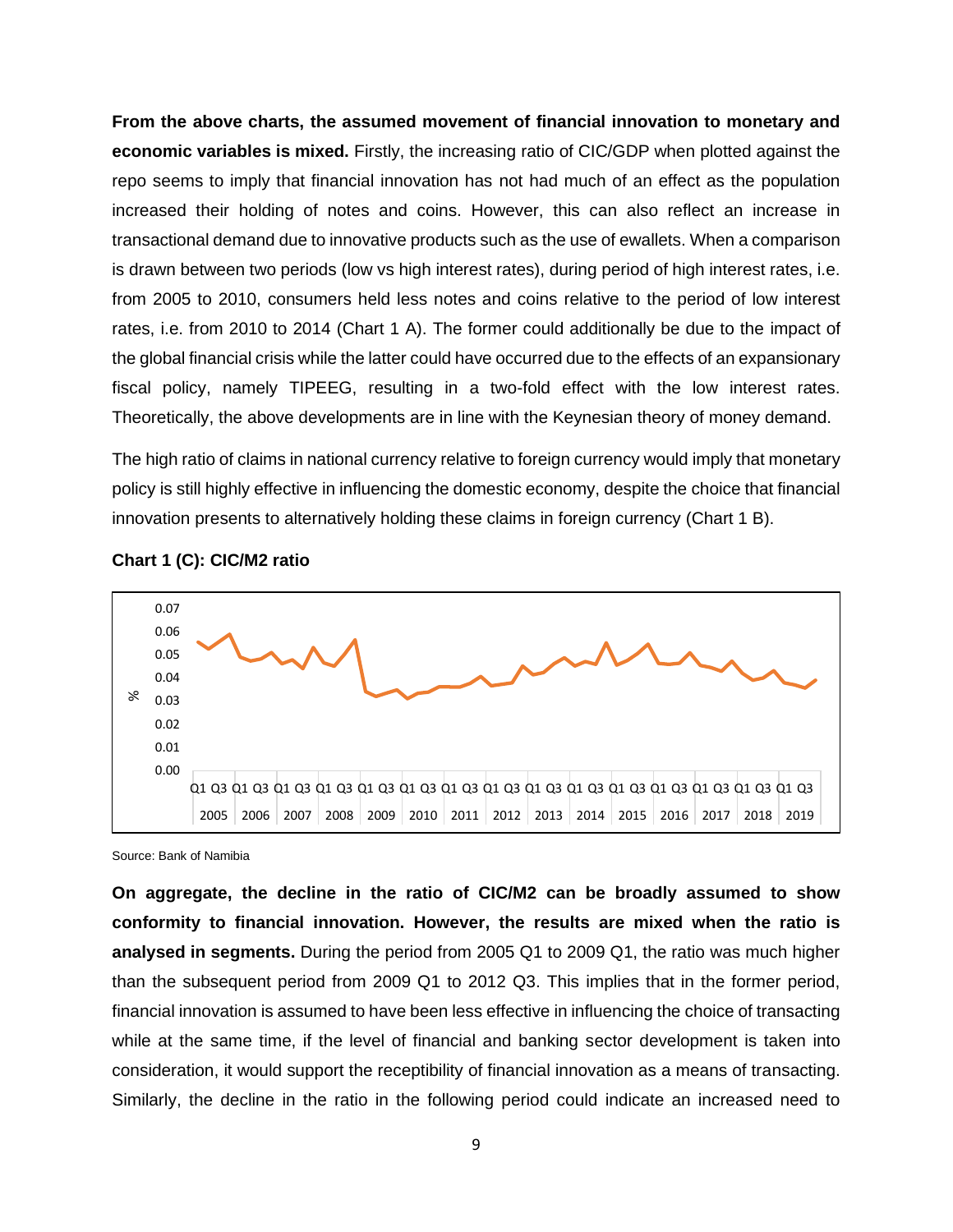transact via the financial and banking system and hence can be assumed to show conformity to financial innovation. From 2012 Q4 onwards, the rise and fall in the ratio indicates fluctuating responses as previously alluded to (Chart 1 C). Overall, the underlying effect of interest rates cannot, however, be ruled out as in the previous analysis.

**On average, variable interest rates on the commercial bank's balance sheet constitute over 75 percent.** As most bank lending is at variable interest rates, the interest rates set by the Bank of Namibia and filtering through to the banks' lending and deposit rates have an impact on the bulk of bank business in Namibia, both on the asset and the liability side of the banks' balance sheet.

**The conduits of financial innovation have portrayed a rising trend over the past five years.** Data presentation<sup>4</sup> on some key conduits of financial innovation from the main commercial banks in the country, show that over the last five years up to 2019, a rising trend is noted. There has been a steady rise in the number of ATMs<sup>5</sup>, Merchants, Point of Sale devices and Electronic<sup>6</sup> cards which indicates the receptivity of financial innovation as a means of doing business.

**In summary, the descriptive analysis presents varying degrees of the influence of financial innovation on monetary variables in Namibia**. This is due to its conformity only in specific periods. The mixed picture emanates from the increasing ratio of CIC/GDP that could suggest an increased or decreased influence of financial innovation on the holding of cash, while the same notion of an increasing or decreasing CIC/M2 ratio can be analysed in the same way. The effect of interest rates appears to play an additional role, such that the developments discussed herein, might not exclusively be to the assumed effect of financial innovation. In addition, due to variations in the degree of development in banking and financial markets between the developed and developing world, the precise impact of financial innovation on the demand for money and ultimately monetary policy, is best left to empirical testing.

<sup>4</sup> See appendices

<sup>&</sup>lt;sup>5</sup> The observed decline between 2017 and 2018 was mainly due to the closure of SME bank.

<sup>&</sup>lt;sup>6</sup> The observed declined between 2016 and 2017 was mainly due to the implementation of the chip and pin cards at the time.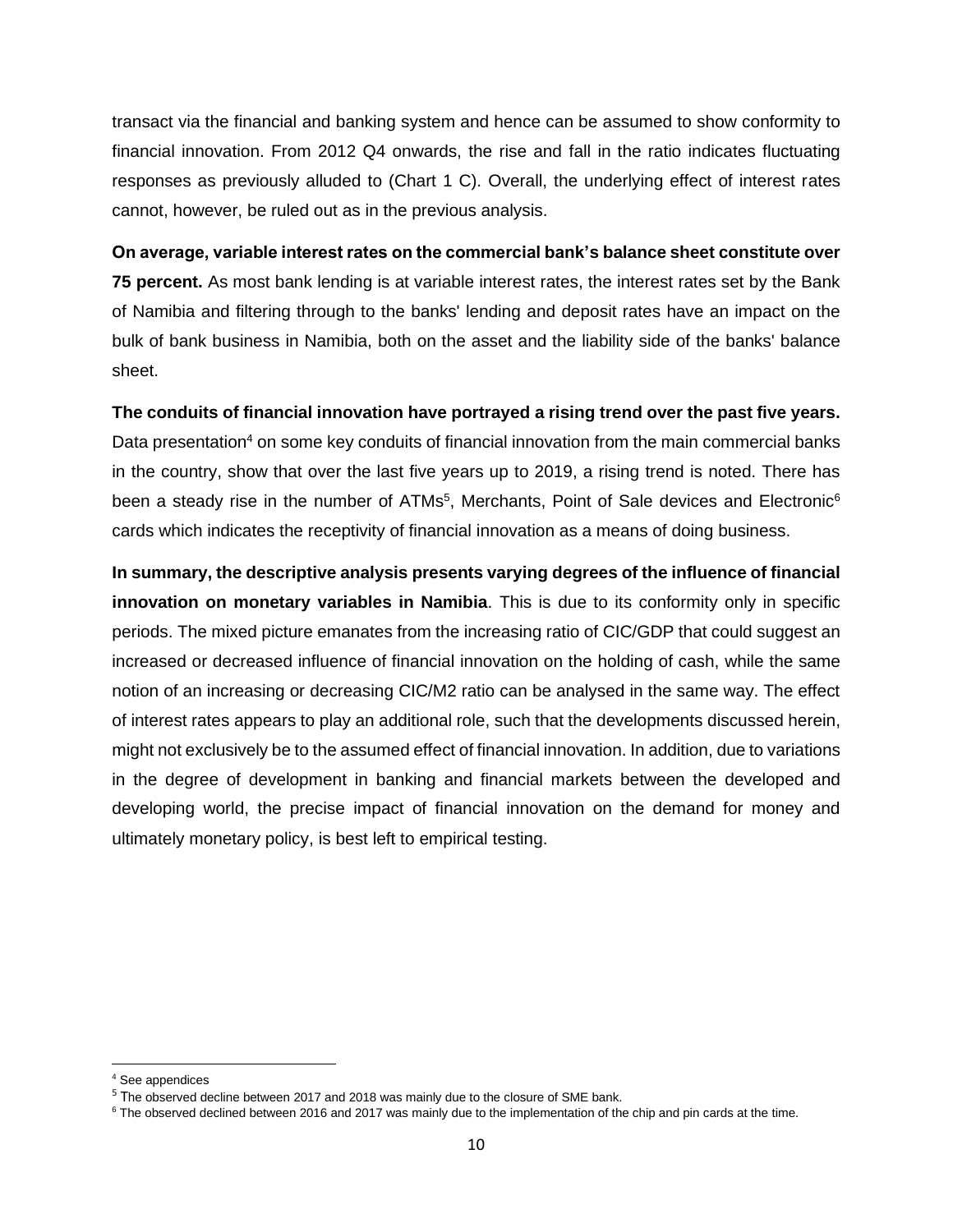### **3.4 Namibia's Monetary Policy Framework**

**Namibia's monetary policy framework is submissive to the peg and as such, it ceded its right to an independent monetary policy**. Namibia's monetary policy framework is underpinned by the fixed currency peg to the South African Rand which governs the conduct of monetary policy and where the monetary authority mainly uses the repo rate to influence policy. Namibia's monetary policy transmission mechanism therefore runs from the repo rate, to market lending rates, with the aim of ensuring price stability in the interest of sustainable growth and development. Maintenance of the fixed peg, which is the intermediate target, ensures that the goal of price stability is achieved by importing stable inflation from the anchor country. Furthermore, the relationship between monetary policy and the exchange rate policy in an open economy operating under a fixed exchange rate regime is underpinned by the "impossible trinity" concept. The concept postulates that a country cannot simultaneously enjoy a fixed exchange rate, monetary policy independence, and an open capital account. Consequently, under a fixed exchange rate arrangement, a country cannot operate monetary policy independently from the anchor country. As such, Namibia has limited monetary policy independence due to the fixed exchange rate arrangement.

### <span id="page-11-0"></span>**4. LITERATURE REVIEW**

#### <span id="page-11-1"></span>**4.1 Theoretical Literature**

#### **Traditional Theories of Demand for Money**

**There are a range of theories explaining how the demand for money works in the real economy.** Understanding these theories will assist with assessing the possible implications that financial innovation might have on the demand for money and ultimately monetary policy. *Classical theorists* argued that demand for money is mainly dependent on the volume of transactions in the economy as reflected in Fisher's quantity theory of money. According to Tillers (2004), the definition implied by the theory assumes that the velocity of money depends on the quantity of money in circulation and nominal income of the economy. It further follows that the velocity of money is influenced by institutional and technological factors, whose effects adjust slowly over time. As a result, if the velocity of money is constant in the short run, the quantity of money depends on nominal income only.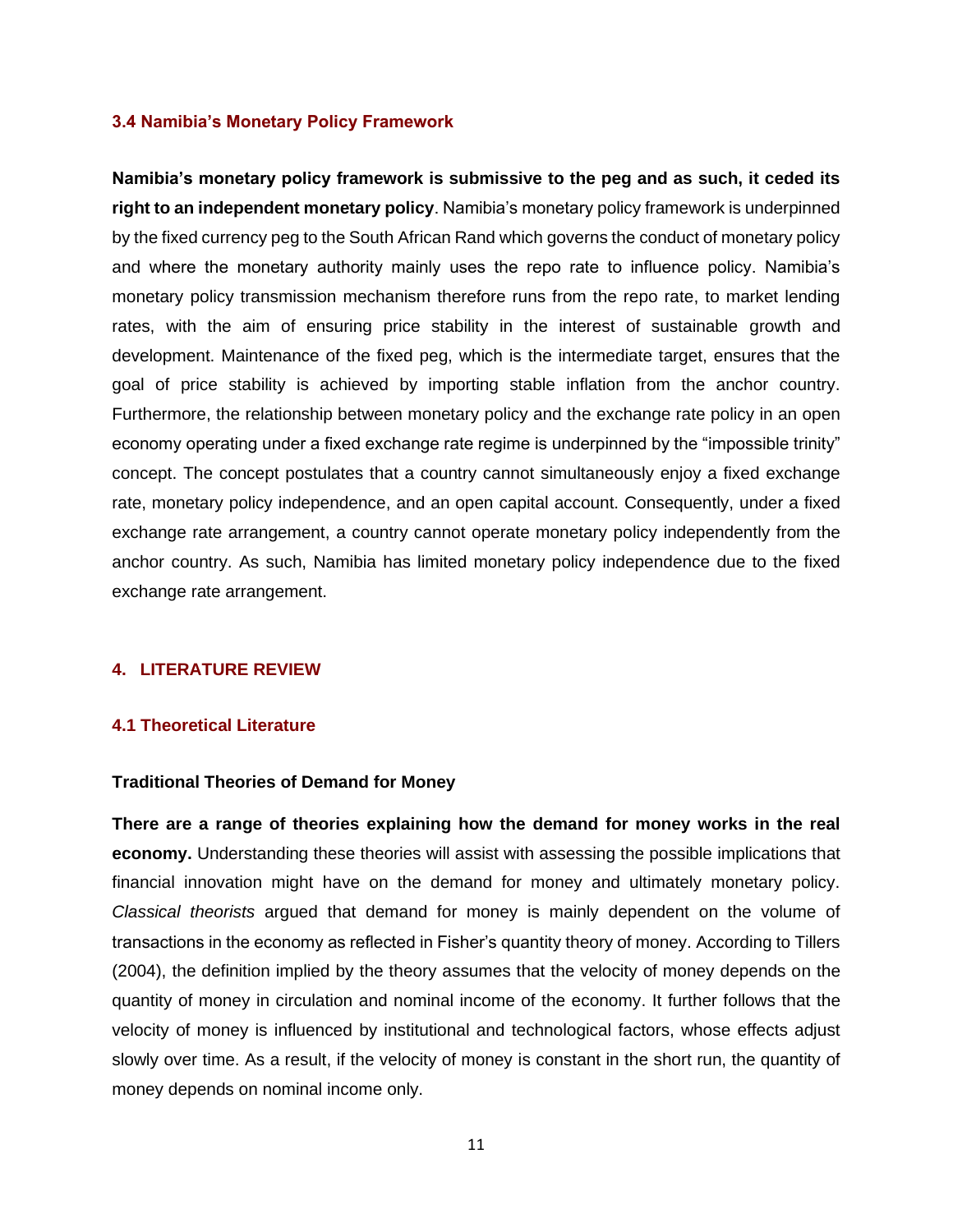The *Keynesian theorists* emphasise the importance of interest rates in determining the demand for money and advocate that individuals hold money for transaction, precautionary and speculative motives. Laidler (cited in Shidhika, 2015) suggested that both transaction and precautionary motives depend on the level of income, whereas the speculative motive for holding money arises from the desire to maximise wealth, which in turn depends on interest rates.

*Post-Keynesian theorists* such as the Baumol-Tobin model view money as a medium of exchange and infers that the demand for money is dependent on the interest rate (Gonda, 2003). As stipulated in Shidhika's 2015 study, this theoretical model assumes that individuals hold money or bonds due to the uncertainty of interest rate fluctuations. In addition, the Baumol-Tobin theory highlights that an increase in income will lead to larger investments in bonds enabling the investors to enjoy the benefits of economies of scale (Shidhika, 2015). Moreover, the theory deems the transactions component of the demand for money to be negatively related to the level of interest rates (Gonda, 2003).

*Friedman's modern quantity theory of money* rests on the concept that demand for monetary assets is directly related to permanent income and indirectly related to the expected differential returns from bonds and stocks (equities). In this regard, Friedman believed that money would increase or decrease as the return on bonds and stocks and goods increased or decreased and that interest rates did not matter much. In this way, Friedman's theory proved superior to Keynes as it was based on various forms of wealth, tastes and preferences of asset holders.

### **Financial Innovation and the Demand for Money**

**According to Apere (2017), the growth in financial innovation has potential to enhance efficiency in an economy but can pose instability in the demand for money.** Historically, to achieve the ultimate goal of price stability, central banks required a stable money demand function or understanding the causes of the instability as was the case with the with regard to the European Central Bank discussed earlier. Most central banks now work with a framework where they set their primary interest rate to affect lending and domestic interest rates, credit extension, aggregate spending and ultimately inflation. Although money has become less important compared to the 1970s and 1980s, it still possesses important information for central banks. This is mainly because the stability of money demand plays a key role in the conduct of monetary policy especially in terms of the appropriate monetary policy actions (Sriram cited in Apere, 2017). However, it can also complicate the way monetary policy is conducted due to the instability of the money demand.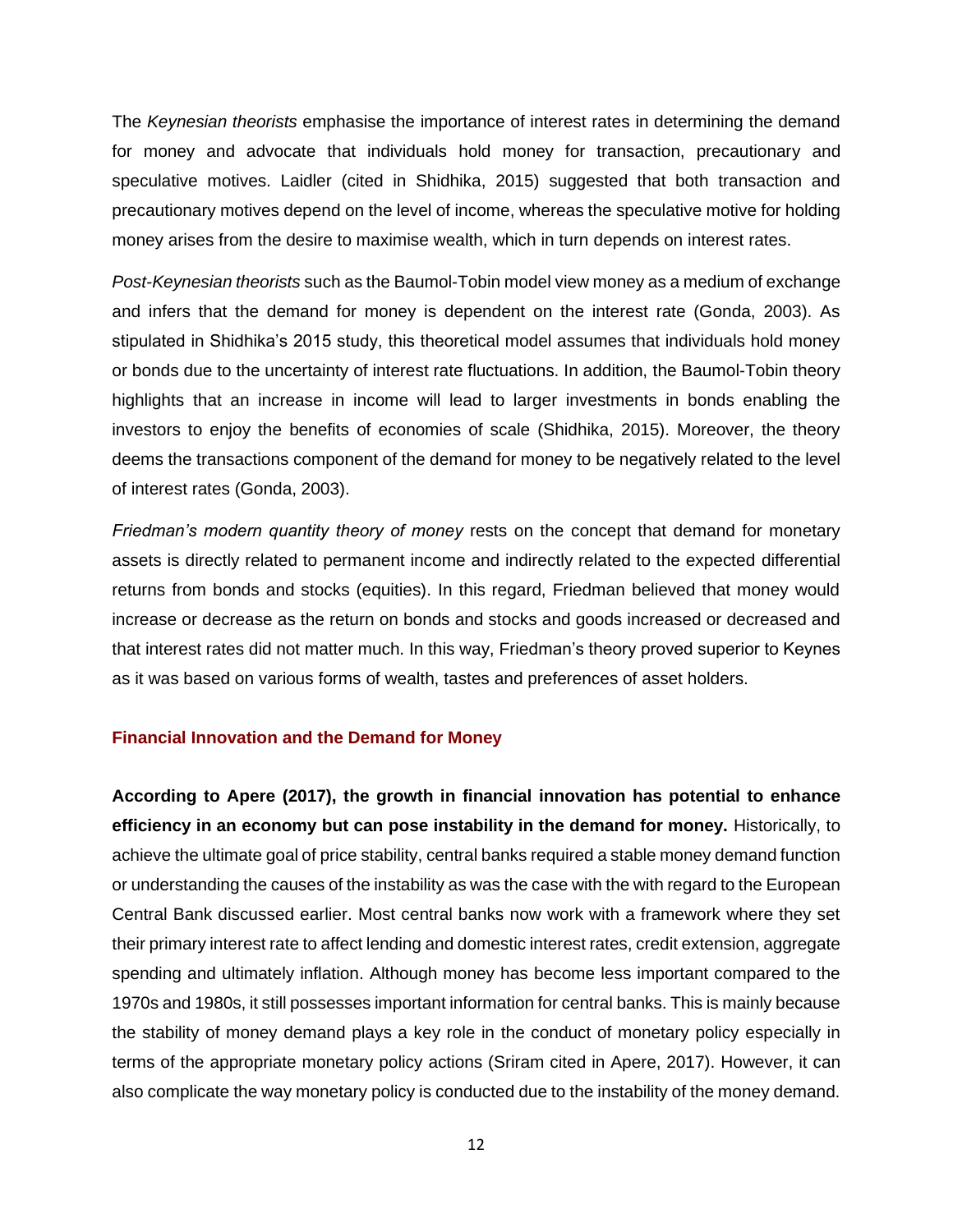**The effect of financial innovation on money demand depends on the form of innovation taking place**. Dunne and Kasekende (2016) postulate that different forms of financial innovation can have different effects on money demand. For instance, ATMs/ debit cards or derivative financial instruments may potentially enhance efficiency and reduce transaction costs, as cash that would have been carried in wallets is substituted by these innovations and this could lead to a decline in demand for cash. On the contrary, financial innovations could potentially lead to an increase in money demand if payment systems improve but economic agents demand more liquid assets. This would occur where individuals demand electronic money and cash through the use of cellphone technology but do not necessarily move away from more liquid assets to less liquid assets (Dunne and Kaskende, 2016).

**The way financial innovation influences the demand for money can be complex**. According to Shidhika (2015), financial innovation eroded the distinction between banks and other financial intermediaries and between intermediated transactions and market ones. Some new financial assets created by innovation are close substitutes for the traditional "medium of exchange" assets, which is comprised in the definition of money. While the role played by shadow banking is an important area of research, it is beyond the scope of this paper and warrants a separate dedicated study to determine its stance in Namibia. The role played by "shadow banks" in credit intermediation and their potential impact on monetary policy remains a vital focus area.

### <span id="page-13-0"></span>**4.2 Empirical Literature**

**The demand for money is important in the conduct and determination of the effectiveness of monetary policy.** Adegboye et al (2010) examined whether the financial innovations that occurred in Nigeria after the Structural Adjustment Programme of 1986 had affected the demand for money. The study used M2 as the dependent variable, while GDP, nominal interest rates (Time deposit and treasury bills), CPI and a dummy variable (representing the financial innovation that had taken place in Nigeria since the sweeping reforms of the Structural Adjustment Programme (SAP) embarked upon by Nigeria in 1986) served as independent variables. In addition, the study used the Engle and Granger Two-Step Cointegration technique, with data from 1970-2008. The results from the study showed that "the financial sector liberalisation which was one of the goals of the SAP, did not lead to financial innovation which would have benefitted banking customers,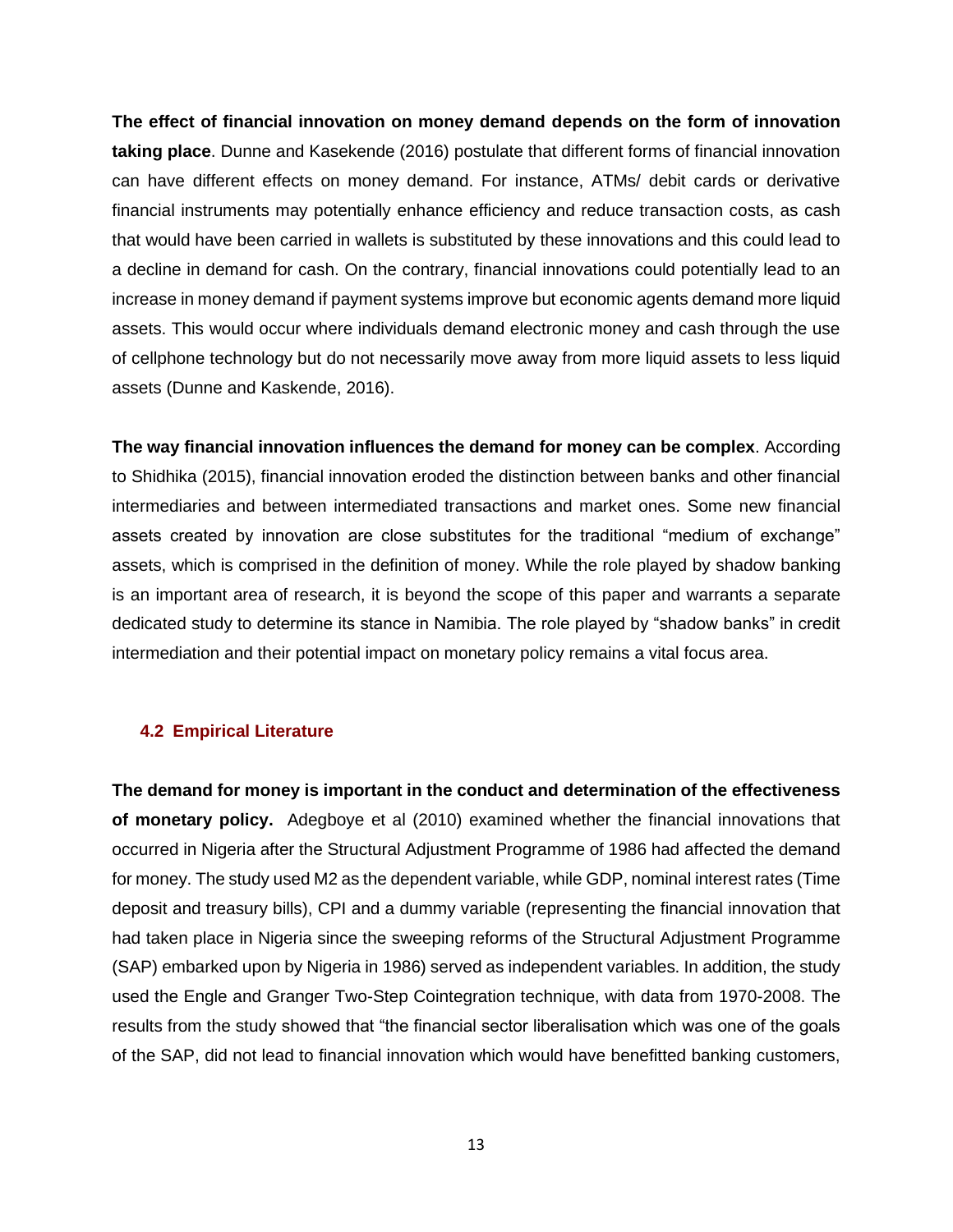deepened the money market and affected the effectiveness of monetary policy''. The study concluded that financial innovation had no significant impact on the demand for money in Nigeria.

**The National Bank of Rwanda (2016) determined that financial innovations do not play an important role in determining money demand in the long run.** Using the ratio of M3/M2, bank concentration and private sector credit as a percentage of GDP as measures of financial innovation, the National Bank of Rwanda empirically examined the possible impact of financial innovation on the conduct of monetary policy in Rwanda. The study focused on the stability of the money multiplier and the velocity of money as financial innovation may lead to instability of the two variables. The study estimated impulse response functions in two separate samples. Results showed that M3 and GDP have a long-run relationship although the structural change in the relationship between the two variables because of financial innovation, may reduce the effectiveness of monetary policy. The study concluded that financial innovations do not play an important role in determining money demand in the long run.

**Ma and Lin (2016) argue that the effectiveness of monetary policy declines as the financial system becomes more developed.** To investigate the relationship between financial development and the effectiveness of monetary policy, Ma and Lin (2016) used panel data of 41 economies over 2005Q1 to 2011Q4 and employed a pooled least squares, fixed effect and random effect to estimate coefficients in panel data analysis. The study concluded that the effect of monetary policy on output and inflation are significantly and negatively correlated with financial development, signifying that the effectiveness of monetary policy declines as the financial system becomes more advanced.

**Financial innovation enhances the interest rate channel of the monetary policy transmission and the efficiency of the financial system.** To examine the implications of financial innovation on Nigeria's monetary policy, Tule and Oduh (2016) measured financial innovation as the aggregation of the value of transactions on e-based platforms that affect demand deposits. The study used trend analysis, an error correction mechanism and a structural model estimated with Generalised Method of Moments (GMM), using monthly series data from January 2009 to February 2015. The paper established that financial innovation improves the interest rate channel of the monetary policy transmission and the efficiency of the financial system. However, this efficiency adds an element of uncertainty in the monetary policy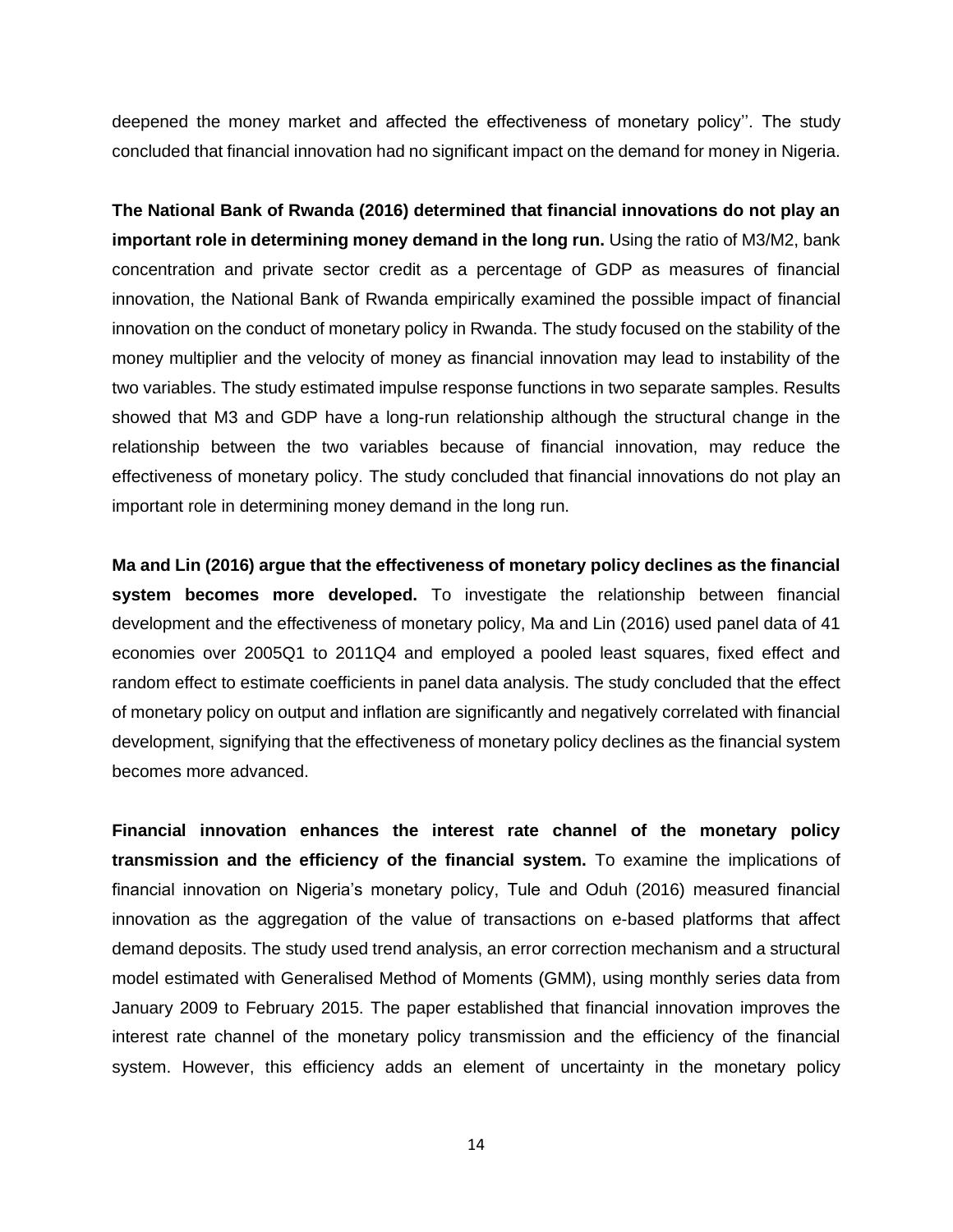environment as monetary aggregates may be unstable and therefore make it difficult to understand the behaviour of interest rates.

**In the context of Namibia, a few studies focused on the examination of the demand for money, mainly because it is crucial in the formulation of monetary policy and its implementation.** Ikhide and Katjomuise (1999) estimated the money demand function by employing the cointegration and error correction methodology using quarterly data for the period 1990 to 1998. The study used variables such as M2, interest rates (treasury bills, deposit rate and long-term bond rate), GDP, CPI, and real exchange rate. The study revealed that real money balances, income and interest rates had stable relationships. Mabuku (2009), investigated the stability of money demand in Namibia using quarterly time series data from 1993 to 2006 and found that both M1 and M2 have stable long-run relationships with income, the interest rate, CPI and exchange rate. Shidhika (2015) employed a VAR using data from 2000Q1 to 2013Q4 to study the effect of financial innovation on the demand for money and established convergence in the variables that explain the demand for money, which confirmed the stability of money demand in Namibia. Sheefeni (2016) scrutinised the demand for money in Namibia using the unit root test, cointegration and Autoregressive Distributed Lag techniques. The study used (M1 and M2), real income, inflation, and interest rate variables to test the relationship, with data for the period 2000Q1 to 2012Q4. The study found no long run relationship over that period among the variables. In this regard, as the money demand function was already tested by the mentioned authors, evidence from Namibia is inconclusive if Sheefeni's 2016 study is considered. This study modifies the standard equation to include and test for the effect of financial innovation as stipulated later in the empirical methodology.

### <span id="page-15-0"></span>**5. METHODOLOGY**

#### <span id="page-15-1"></span>**5.1 Empirical Methodology**

**The empirical methodology assesses the effect of financial innovation on M2 and ultimately monetary policy using a money demand function.** The paper utilises the money demand function to test the effect of financial innovation and the scope it has for monetary policy.

**There are various ways to measure financial innovation.** Most authors in developing economies such as Dunne and Kasekende (2016) have modelled financial innovation by using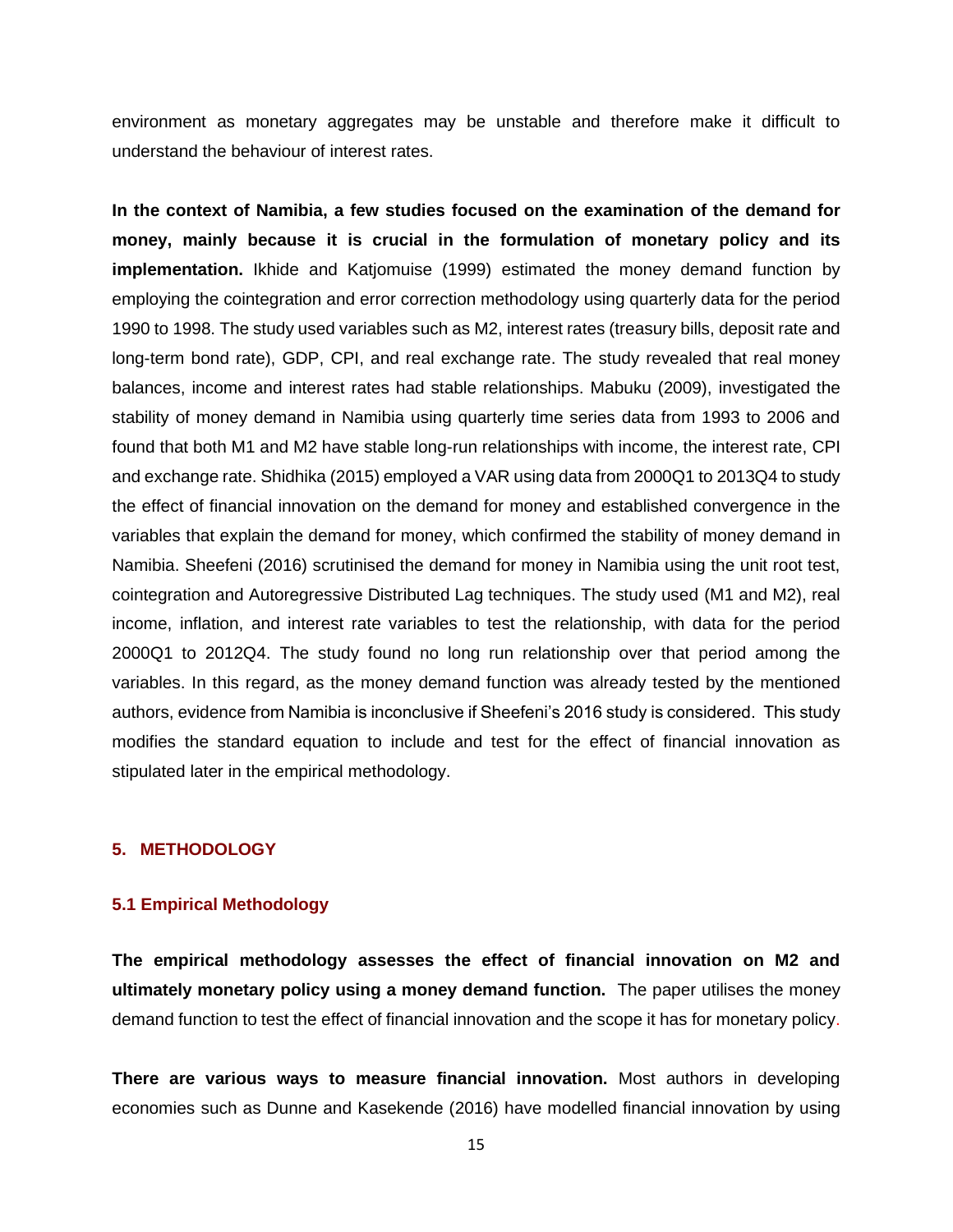the ratio of M2/M1<sup>7</sup>, domestic credit/GDP and bank assets<sup>8</sup>/GDP ratio (King'ori, 2003). Other proxies such as (domestic credit + stock market capitalisation)/ GDP measure the overall development of the financial sector (i.e. the level of development of banks, non-banks, and financial markets). Other approaches model financial innovation based on new financial products associated with innovation, for instance using the number of ATM terminals and securitisation to represent financial innovation. At the time of drafting this paper and in the case of Namibia, there was a lack of long time series data on most of the technological measures of innovation herein referred to as "conduits" such as ATMs, E-cards, POS devices etc.

**This study used and tested four macro-level measures of financial innovation.** This paper tests four widely cited macro-level proxies for financial innovation, (i.e. (stock market capitalisation + domestic credit) /GDP, M2/M1, domestic credit<sup>9</sup> /GDP and bank assets/GDP) in order to make an inference regarding their effect on M2 and ultimately monetary policy.

**While this first proxy used to measure financial innovation was deemed the most comprehensive (next to the bank assets/GDP) of the four choices, it is not without some shortcomings.** Even though the market capitalisation of the NSX provides an indication of financial deepening, as it measures the total value of a company's stock, it however does not measure the underlying value of innovative products traded. Furthermore, the underlying value of innovative products traded would need to be primarily listed and traded on the NSX to be beneficial as a proxy to this study or subsequent ones. In addition, due to the sheer size of all trading on the NSX , a single big firm listing or delisting its shares on the stock exchange, can move the (stock market + domestic credit capitalisation)/GDP ratio strongly up or down, without anything else suggesting that it is due to innovation or a lack of it.

 $<sup>7</sup>$  Dunne and Kasekende (2016) justify the use of this proxy by stating that as financial innovations grow, individuals tend to move</sup> away from more liquid assets, which are reflected in M1, to less liquid assets, which are reflected in the non-M1 part of M2 which is taken to signify financial innovation. This was also the consensus with Malik & Aslam (2011) and other authors such as Qamruzzaman and Jianguo (2017)

<sup>&</sup>lt;sup>8</sup> According to the World Bank, it is a more comprehensive measure of size, because it not only includes credit to private sector, but also credit to government as well as bank assets other than credit.

<sup>&</sup>lt;sup>9</sup> Private sector credit extension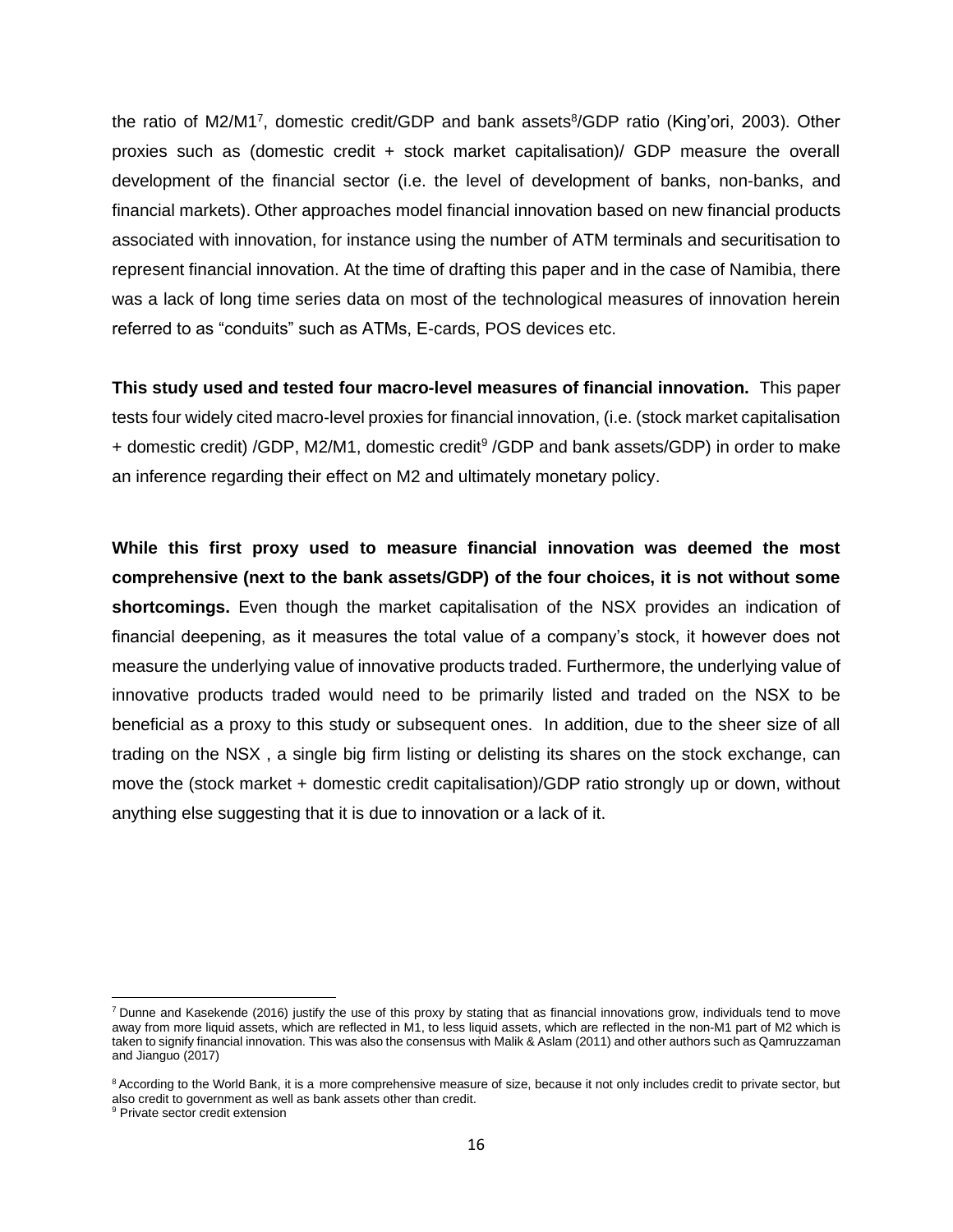#### **Stability of Money Demand in Namibia**

**The study adopted the Namibian money demand function as specified by Ikhide and Katjomuise (1999) as well as Mabuku (2009).** Several studies such as Shidhika (2015), Sheefeni (2013), Mabuku (2009) and Ikhide and Katjomuise (1999) examined the demand for money function in Namibia. Ikhide and Katjomuise (1999), Mabuku (2009) and Shidhika (2015), found that the demand for money function was stable. Moreover, Ikhide and Katjomuise (1999) found that interest rates were one of the important determinants of money in addition to income (real GDP) in Namibia. The stability of the money demand function was deemed essential for the conduct of effective monetary policy through its ability to predominantly influence monetary aggregates, although we know that this focus has since shifted for most economies. This study, therefore, adopts the money demand function as specified by Ikhide and Katjomuise (1999) and the theoretical methodology proposed by the National Bank of Rwanda (2016) in order to assess the impact of financial innovation on the demand for money and ultimately the effectiveness of monetary policy. The Namibian real money demand function is, therefore, expanded to include the financial innovation variable.

### <span id="page-17-0"></span>**5.2. Model Specification**

**The demand for money curve tests the relationship between the quantity of real money demanded and the opportunity cost of holding it**. Theoretically, the quantity of money held is determined by the level of prices, interest rate and real income.

Following the Keynesian model of money demand and Ikhide and Katjomuise (1999), the basic money demand model for Namibia is modified to enable the assessment of financial innovation<sup>10</sup> on monetary policy and is expressed as follows:

 $ln M2_t = \beta_0 + \beta_1 ln cpi_t + \beta_2 ln y_t + \beta_3 ln SAtb_t + \beta_4 ln NAtb_t + \beta_5 ln DR_t + \beta_6 ln N EER_t +$ 7 + …………………………………………………………………………………...(1)

Where;

Where: lncpi is a log of consumer price index representing the price level, lny is a log real GDP (real income), SAtb represents South Africa Treasury Bills rate, NAtb is Namibia Treasury Bills rate, lnDR is the deposit rate on the six months commercial bank deposits, and NEER is the

 $10$  Each financial innovation proxy is tested, and the model is re-run to obtain the regression results.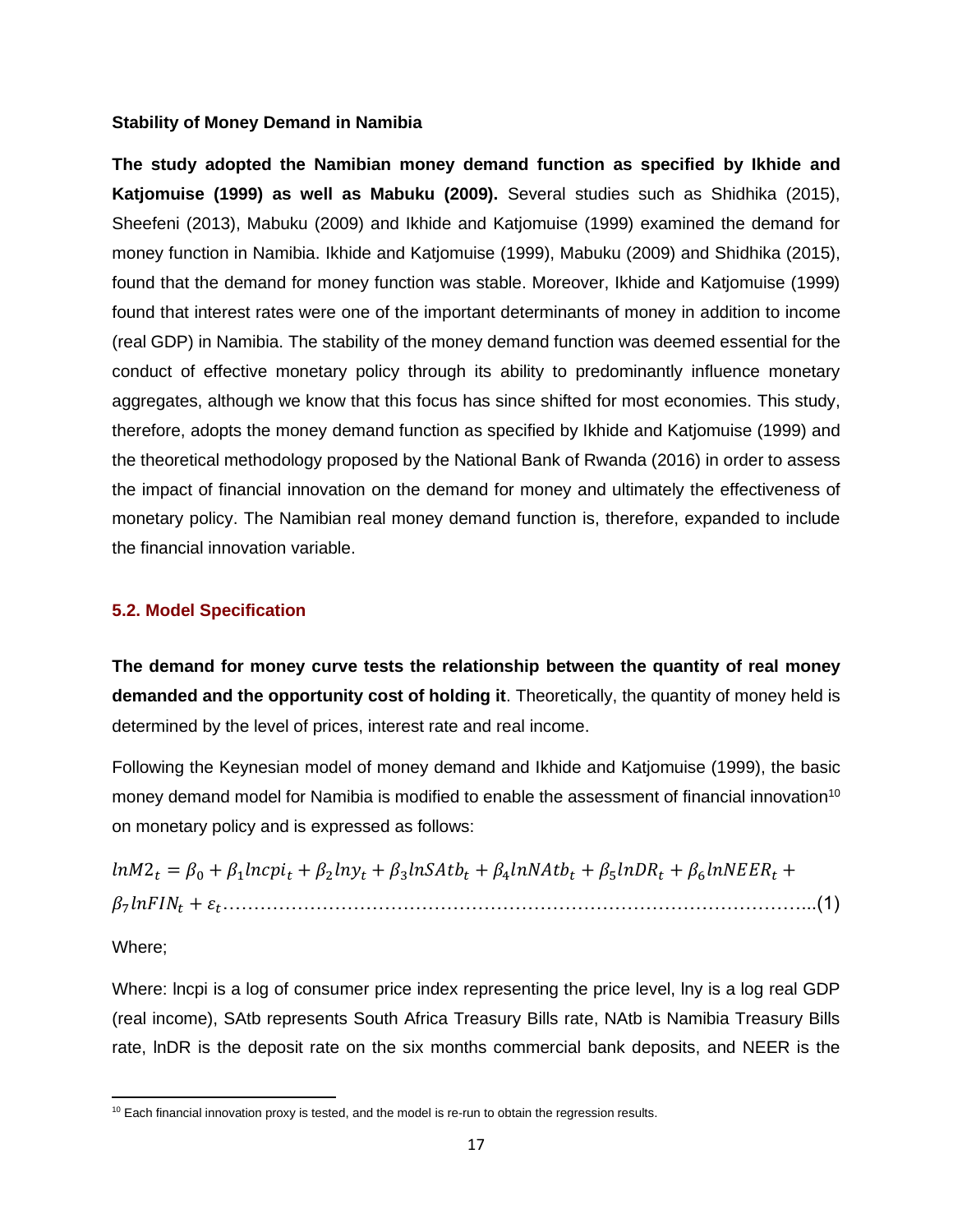NEER nominal effective exchange.  $\beta_0$  is a constant,  $\beta_1$  to $\beta_7$  are long run coefficients and FIN represent financial innovation while  $\varepsilon_t$  is an error term.

### **Variables and Data**

**The study used quarterly time series data for the period 2002Q1-2019Q4**. Quarterly data for most variables was collected within the Bank of Namibia, while CPI and real GDP data were obtained from the Namibia Statistics Agency (NSA).

*M2***:** is the total stock of money (broad money) in Namibia. M2 contains M1, which includes overall cash balances (notes and coins) held by the public.

*Interest rate:* The monetary policy of Namibia uses the **Repo rate** to influence changes in the supply of money through commercial bank lending rates. Due to this practice, the interest rate channel of the monetary policy transmission plays an important role in the macroeconomy. Changes in nominal interest rates are expected to influence real rates and eventually the cost of holding money. It is theoretically expected that high interest rates will have a negative impact on real money demand. As with Ikhide and Katjomuise (1999), alternative interest rate measures are used in this study for the money demand function. The **deposit rate on the six-month deposits**  at the commercial banks, is considered representative of the interest on savings and time deposits. The third is the **short-term treasury bills rate**. Both the Namibian series and the South African series are used in this study, mainly to ascertain the relevance of the return on foreign opportunity costs - in this case, the South African Treasury bill rate - to the demand for money in Namibia. This is due to the close financial integration between Namibia and South Africa. Money market conditions in the Namibian market respond to those in South Africa (Ikhide and Katjomuise,1999).

*Price level (CPI):* Namibia consumer price index is used to represent the price level/inflation. It is expected the demand for money decreases with increases in prices and vice versa.

*Real income:* Real Gross Domestic Product (GDP) is used to represent real income. It is theoretically expected that GDP has a positive effect on money demand as the real money demand increases as real income increases.

*Exchange rate:* defines the rate of return to holding foreign currency in Namibia. The nominal effective exchange rate (NEER) is used and expected to have a positive effect on money demand.

18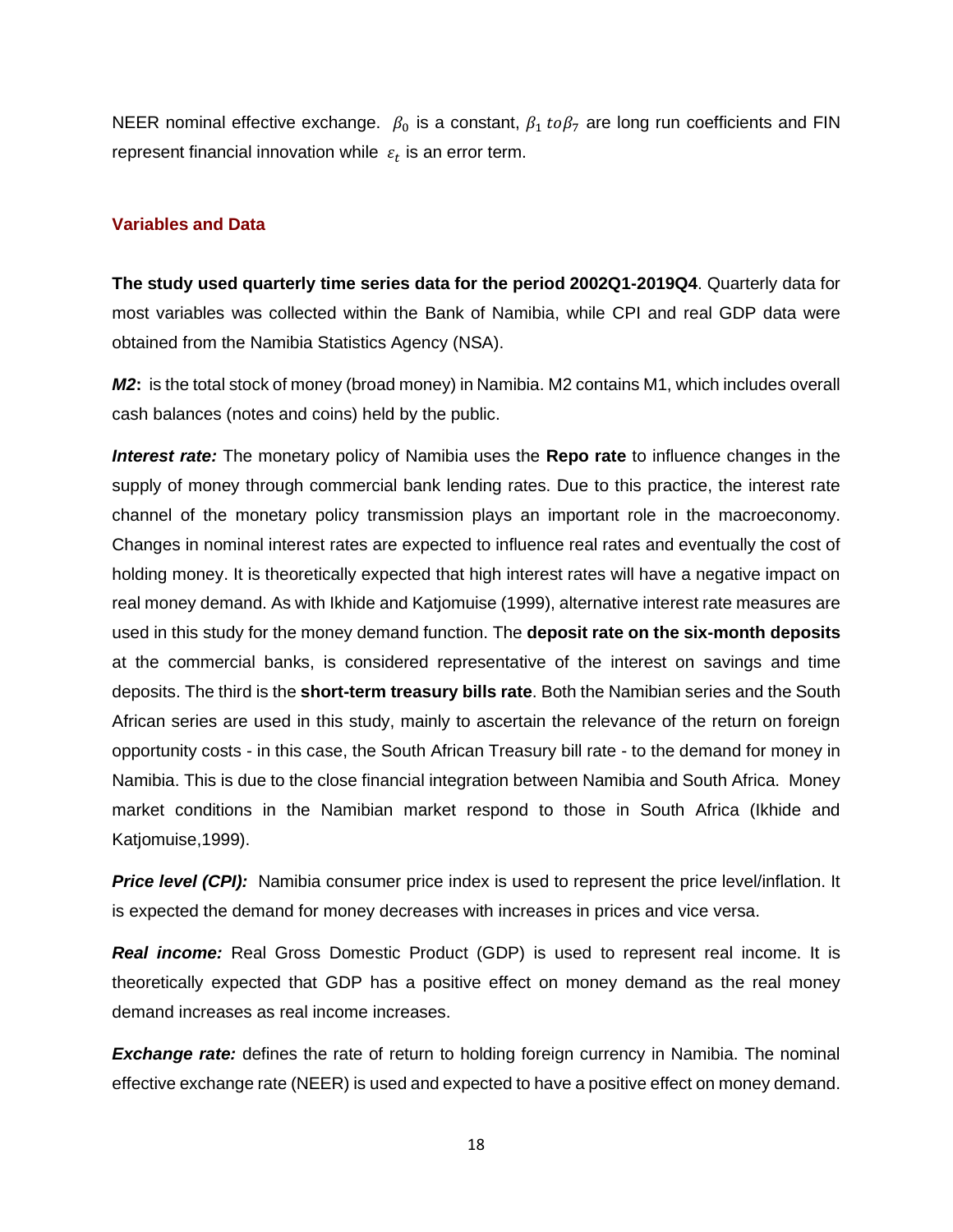*Financial innovation*: is defined more broadly to include the ratio of (stock market capitalisation + domestic credit)/GDP, M2/M1 and domestic credit/GDP. This study therefore individually tests the stated proxies to determine their effect on monetary policy.

### **5.3. Estimation Technique**

**This paper empirically assesses the impact of financial innovation on M2 and ultimately monetary policy in Namibia using the Engle-Granger cointegration method.** The Engle-Granger cointegration methodology (1987) is a single-equation method which tests for a cointegrating relationship between variables. The precondition to examine cointegration is that variables must both be non-stationary and integrated of the same order.

<span id="page-19-0"></span>The Engle-Granger (EG) cointegration method can be performed as follows:

$$
Z_{t} = \hat{Z}_{t} + \mu_{t} = \hat{\beta}_{0} + \hat{\beta}_{1}Y_{t} + \mu_{t}
$$
\n(2)

The Engle-Granger technique relies on the existence of a long-run relationship between the variables *Z* and *Y*. This depends on the error term being stationary and the residuals from equation 4 are derived as follows:

$$
\mu_t = Z_t - \hat{Z}_t \tag{3}
$$

The unit root tests are used to test if the residual obtained from equation 5 is stationary. If the residual is stationary, it implies that there is cointegration between the variables Z and Y. Confirmation of stationarity of the residuals suggests that variables are cointegrated and it is appropriate to proceed to the estimation of the short run error correction (ECM) model to obtain the error correction term. The ECM is expressed as follows:

$$
\Delta Z_t = \gamma_0 + \gamma_1 \Delta Y_t + \eta E C M_{t-1} + \mu_t \tag{4}
$$

Where ∆Z and ∆Y indicate that the variables are in difference form and are assumed to be integrated of order one or I (1). The coefficient of the  $ECM_{t-1}$  ,  $\eta$  represents the speed of adjustment to equilibrium. The *ECMt*−<sup>1</sup> is a lagged residual from equation (4). This coefficient measures the speed of adjustment of any deviation in the short run back to the long run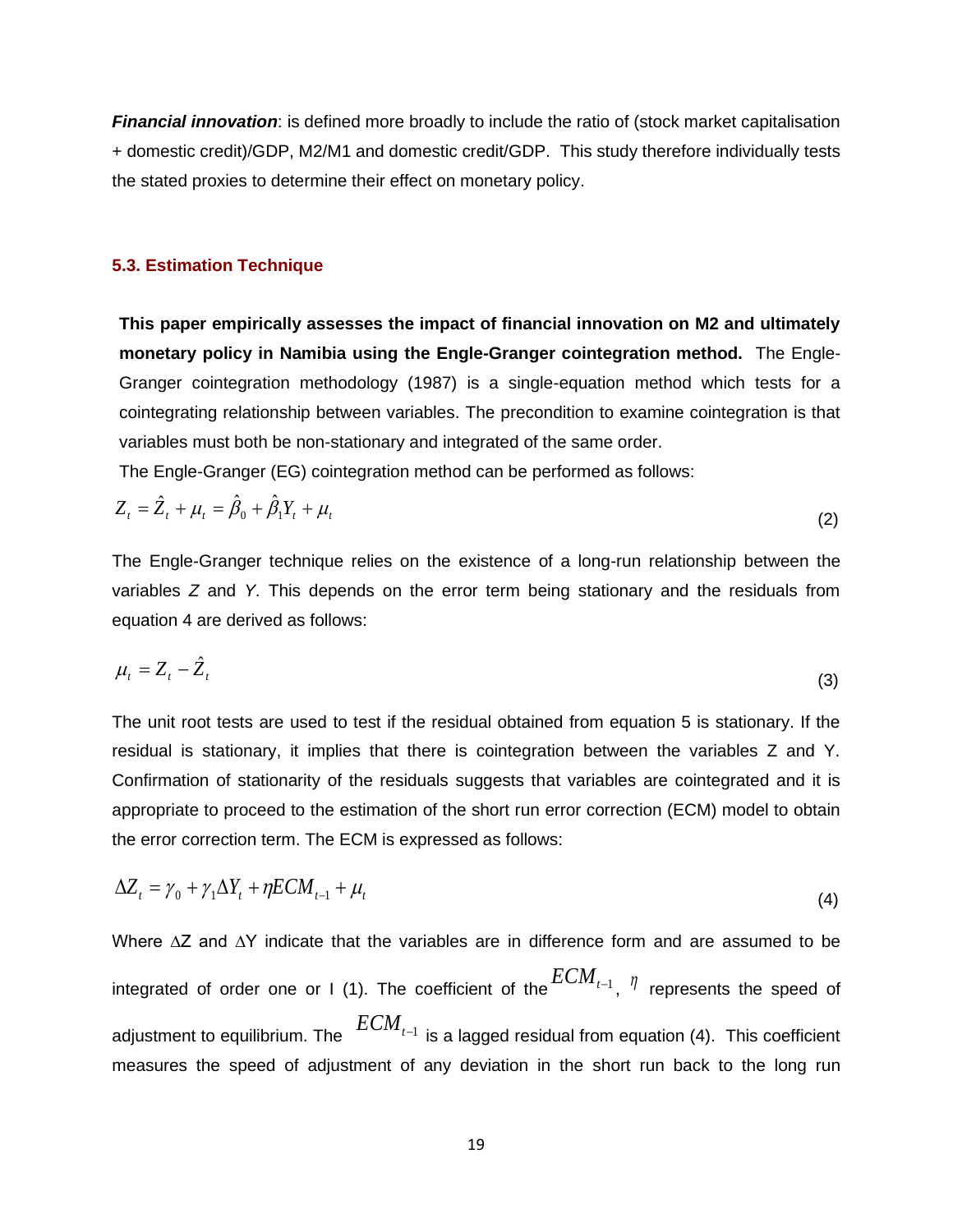equilibrium. It is also expected to be negative and statistically significant if there is an adjustment to equilibrium.

### **5.4 RESULTS**

**This section summarises the results of the study.** The study employed the Phillips-Perron (PP) and the Kwiatkowski-Phillips-Schmidt-Shin (KPSS) tests, to carry out a series stationarity tests on all variables in levels and first differences including both a constant and intercept. At levels, both tests revealed that variables were non-stationary. However, after first differencing all variables, both tests rejected the hypothesis of non-stationarity and the results concluded that all variables were integrated of the same order I (1<sup>11</sup>).

### **Long Run Estimation of the Money Demand Function**

The following is the estimated long run money demand function for Namibia:

$$
ln M2_t = -1.66 + 2.27ln cpi_t + 0.14ln y_t - 0.08tbn - 0.11dr + 0.11SAtb + 0.24lnNEER_t \dots \dots \dots \dots (5)
$$
  
(0.48)<sup>12</sup> (0.0) (0.59) (0.0) (0.0) (0.0) (0.48)

**Prices and interest rates are found to be the determinants of money demand in Namibia.** The estimated coefficients for the income level and nominal exchange rate are positive as per theoretical expectation, but statistically insignificant at 5 percent. The estimated coefficient for CPI is positive and significant, violating theoretical expectations and contrary to the results of Mabuku (2009), but in agreement with Ikhide and Katjomuise (1999). The estimated coefficient of the treasury bill rate in South Africa, is positive and statistically significant, which implies that an increase in South Africa's Treasury bill rate will result in an increase in money demand in Namibia. This is, however, practically unexpected, as an increase in South Africa's treasury bill rate is more likely to result in an increase in the M2 deposit withdrawals required to purchase South African treasury bills. On the contrary, an increase in Namibia's treasury bill rate will result in a decrease

<sup>&</sup>lt;sup>11</sup> See Table 1 in Appendices.

<sup>&</sup>lt;sup>12</sup> Figures in brackets represents P-values.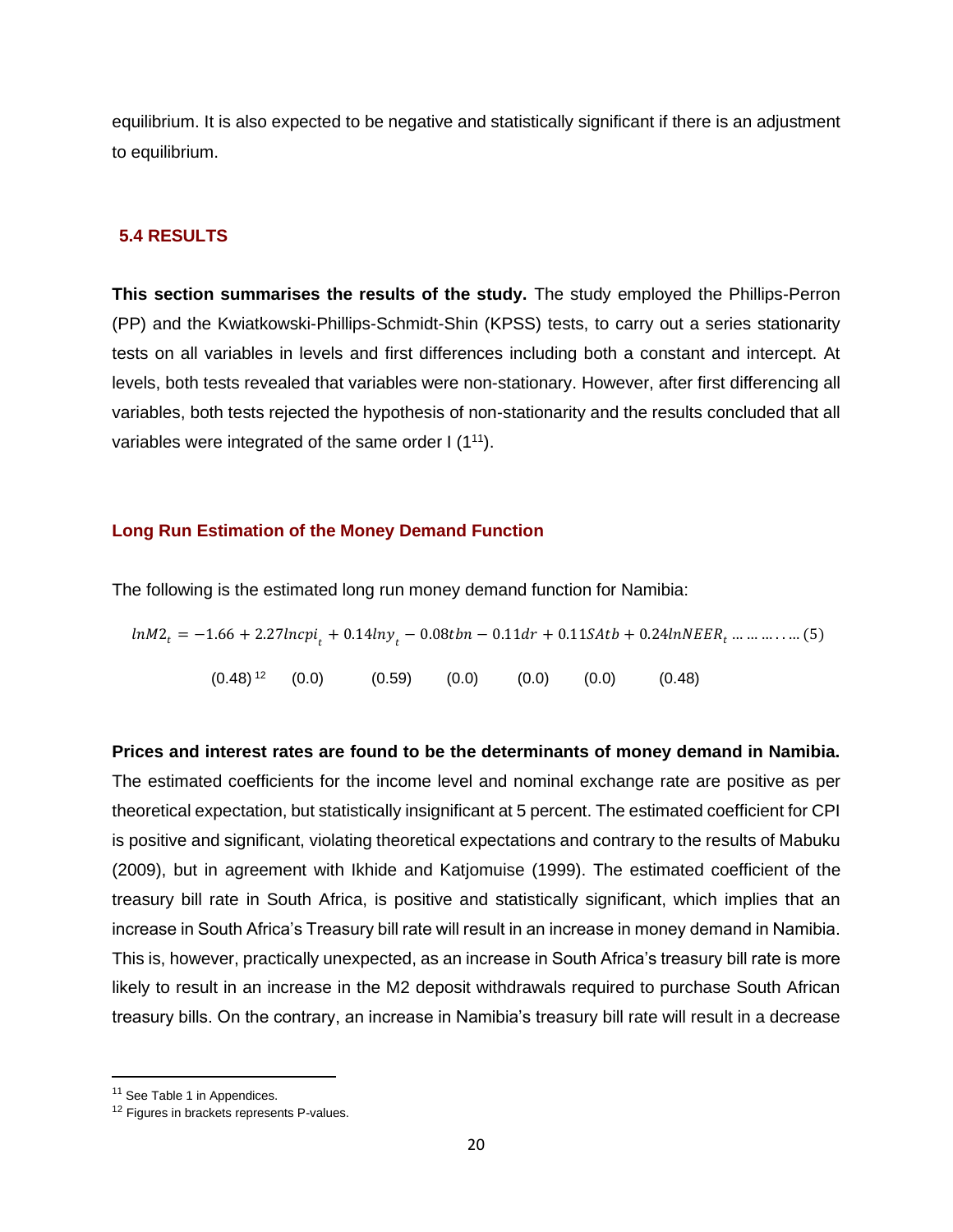in money demand in Namibia, as consumers will move their funds to invest in long-term securities. These findings are consistent with Ikhide & Katjomuise (1999), which implies that the Namibian market responds to both changes in Namibia and South African interest rate. As theoretically expected, the deposit rate is negative and statistically significant, which suggests that an increase in the deposit rate reduces the incentive of holding money in Namibia and vice versa.

### **Financial Innovation and Demand for Money**

# **Long run estimation<sup>13</sup> of money demand function with financial innovation proxied by (stock market capitalisation**<sup>14</sup> **+ domestic credit)/GDP**

**Empirical results suggest that financial innovation has a negative and significant impact on money demand in Namibia (Equation 6).** The results show that the signs of all independent variables in the money demand function are consistent with the results obtained in the original long run equation. The coefficient of financial innovation in this case is found to be negative and significant implying that financial innovations that took place thus far in the financial sector resulted in a decrease in the demand for money as part of it might be channeled through stock market investments, particularly by large corporations. In this regard, the impact on monetary policy should not be compromised as the demand for money is simply diverted to alternative forms of investment, thus still rendering it effective.

The paper additionally tested four variants of potential financial innovation variables that were deemed applicable to the Namibian context from the NSX. These were the *total value of listed bonds*, *ratio of (the total value of listed bonds + domestic credit)/GDP*, *the market captialisation of the free float*, and ratio of (*market capitalisation of the free float + domestic credit)/GDP*. The results showed that only financial innovation proxied as the ratio of (*market capitalisation of the free float + domestic credit)/GDP* had a negative and significant impact on the demand for money in the long run but short run results proved insignificant. The rest of the variables had a negative yet insignificant result while the market capitalisation of the free float was found to have a positive but insignificant impact on money demand.

<sup>&</sup>lt;sup>13</sup> All subsequent long run equations with the financial innovation variable that follow are in the Annex.

<sup>&</sup>lt;sup>14</sup> The local NSX market capitalisation data was used.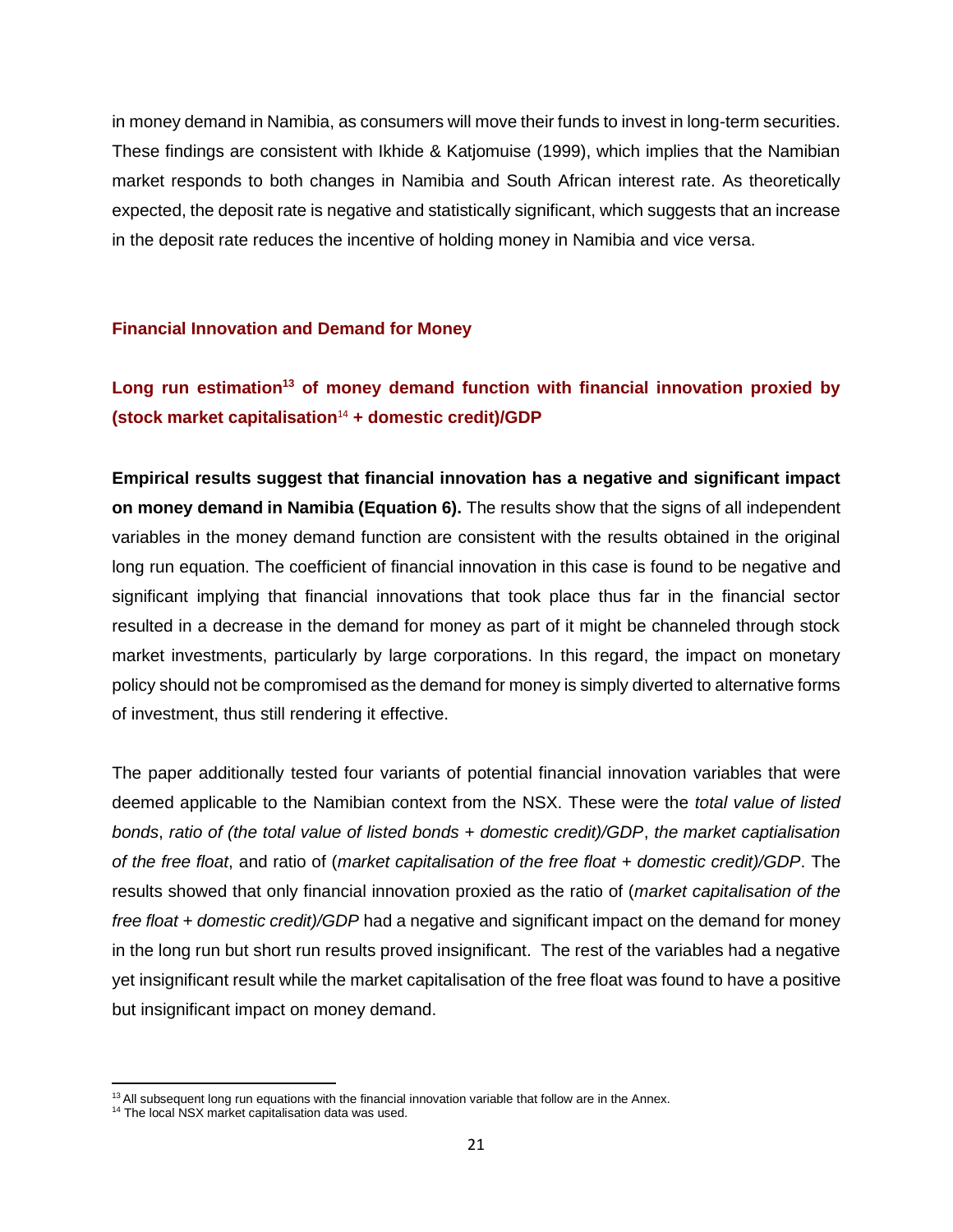### **Long run estimation of money demand function with financial innovation (M2/M1)**

**Empirical results show that financial innovation has a positive and significant impact on money demand in Namibia (Equation 7).** Financial innovation in this case was defined as a ratio of broad money to narrow money (M2/M1). The results show that the signs of all independent variables in the money demand function are consistent with the results obtained in the long run equation, however, real income is significant while the exchange rate remained insignificant. The coefficient of financial innovation is found to be positive and statistically significant, implying that despite the current innovations in the banking sector, individuals continue to increase their demand for money. This could be explained by the increase in transactional demand that arises from the demand of innovative financial sector products such as ewallets, cellphone banking and MobiPay investments. This should not comprise the effectiveness of monetary policy as the demand for money persists. According to Dunne and Kasekende (2016), a negative and significant relationship is theoretically expected on the premise that individuals will move away from more liquid assets (M1) to less liquid assets (M2). However, the impact of financial innovation depends in the type of innovation taking place and might be country specific.

# **Long run estimation of money demand function with financial innovation (Private domestic credit/GDP)**

**Empirical results suggest that financial innovation has a negative yet insignificant impact on money demand in Namibia (Equation 8).** The results show that the signs of all independent variables in the money demand function are consistent with the results obtained in long run equation. The coefficient of financial innovation is found to be negative and insignificant concurring with findings of Dunne and Kasekende (2016). Shidhika (2015) also used and tested the proxy, PSCE/GDP, but found a positive yet insignificant relationship to money demand, implying that financial innovation (at least proxied this way) may not have an impact on the demand for money in Namibia.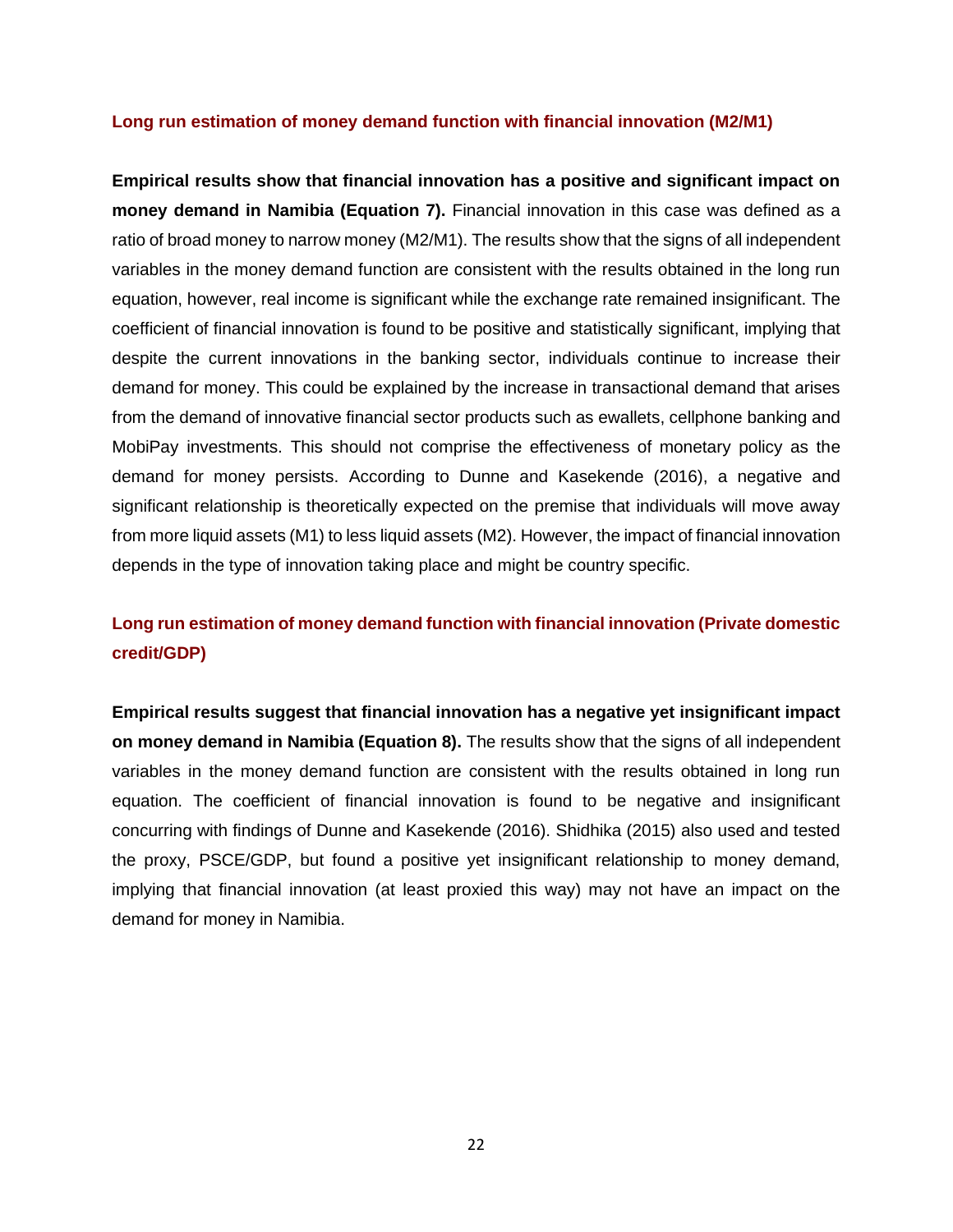# **Long run estimation of money demand function with financial innovation (bank assets**<sup>15</sup>**/GDP)**

**Empirical results suggest that financial innovation has a positive yet insignificant impact on money demand in Namibia (Equation 9).** The results show that the signs of all independent variables in the money demand function are consistent with the results obtained in the long run equation. The coefficient of financial innovation is found to be positive and insignificant implying that financial innovations that took place thus far in the financial sector have resulted in individuals demanding more money at the very least despite the idea that no inference can be made due to these insignificance of the results.

### **Cointegration test**

**The model confirms a long run relationship between M2 and all the independent variables.** In order to test for a long run relationship, the residuals obtained from the long run equations are tested for stationarity using the ADF test. If the residuals are stationary, then it is possible for cointegration to take place among the cited variables. The results of the unit root test for the residuals are presented in Table 2 below.

|             | t-statistics | Probability |               |
|-------------|--------------|-------------|---------------|
| Residual 5* | $-4.816734$  | 0.0002      |               |
| Residual 6* | -4.837433    | 0.0001      |               |
| Residual 7* | $-3.724395$  | 0.0057      | Confirms      |
| Residual 8* | $-4.83743$   | 0.0001      | cointegration |
| Residual 9* | -4.87645     | 0.0001      |               |

### **Table 2: Augmented Dickey-Fuller test (levels and intercepts)**

\*Corresponds to the equation number estimated above with 7 been the original long run equation.

### **The model confirms a long run relationship between M2 and all the independent variables.**

The results show that residuals from all long run equations are stationary in levels. This implies that there is a long run relationship between the dependent variable (M2) and its independent variables. The model continued to step two, to estimate the error correction model (ECM).

<sup>15</sup> Commercial Bank Assets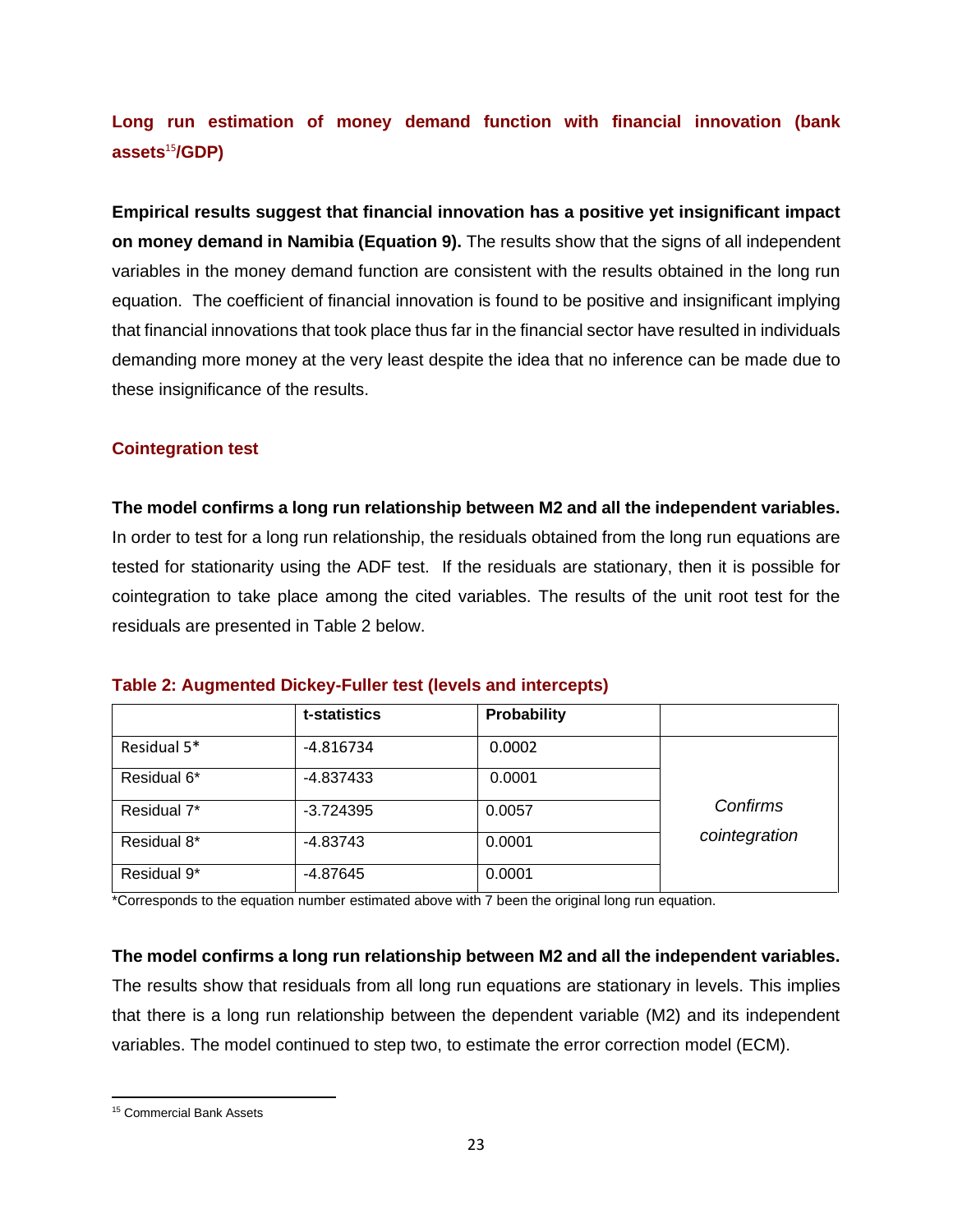#### **Short run results**

**The results in Table 3 show that the estimated error correction term (ECT) of equation 5 is negative and significant.** The coefficient of the error correction term of the original long run equation without financial innovation is negative and significant at a 5 percent significant level, confirming that co-integration exists between variables. About 15 percent of deviations from the long run equilibrium are corrected back to its long run equilibrium. All dependent variables are statistically significant, while the real income is statistically insignificant. Additionally, the ρ value of the F-statisitics is almost zero (highly significant), implying that real GDP, interest rates, CPI and exchange rate together have an effect on money demand. The Durbin-Watson (Dh) statistic of 2.32, means that the model does not suffer from serial correlation. The ARCH heteroscedasticity test of the squared residuals on lagged values and a constant show no evidence of the presence of heteroscedasticity. On the contrary, the null hypothesis of residual being normally distributed may not be rejected.

| Variable                    | <b>Coefficient</b> | t-Statistic                  | Prob.  |  |
|-----------------------------|--------------------|------------------------------|--------|--|
| D(LNGDP)                    | $-0.287405$        | $-0.509376$                  | 0.6123 |  |
| $D(LNER(-1))$               | $-0.587639$        | $-1.950088$                  | 0.0558 |  |
| $D(LNCH(-2))$               | 1.619937           | 2.158017                     | 0.0349 |  |
| $D(TB(-2))$                 | 0.049774           | 3.547957                     | 0.0008 |  |
| D(DR)                       | $-0.064171$        | -4.159695                    | 0.0001 |  |
| $D(SATB(-2))$               | $-0.029446$        | $-2.266977$                  | 0.0269 |  |
| $ECM(-1)$                   | $-0.151029$        | $-2.004661$                  | 0.0494 |  |
| C                           | 0.009439           | 0.709494                     | 0.4807 |  |
| $R^2$ = 0.460554            |                    | Durbin-Watson 2.321445       |        |  |
| Adjusted $R^2$ = 0.39865    |                    | F-statistics 7.439844 (0.00) |        |  |
| <b>ARCH test</b>            |                    | Jaque - Bera 65.65           |        |  |
| F(2,64)<br>P-value (0.9197) |                    | Probability 0.00             |        |  |

#### **Table 3: Error correction model of equation 9**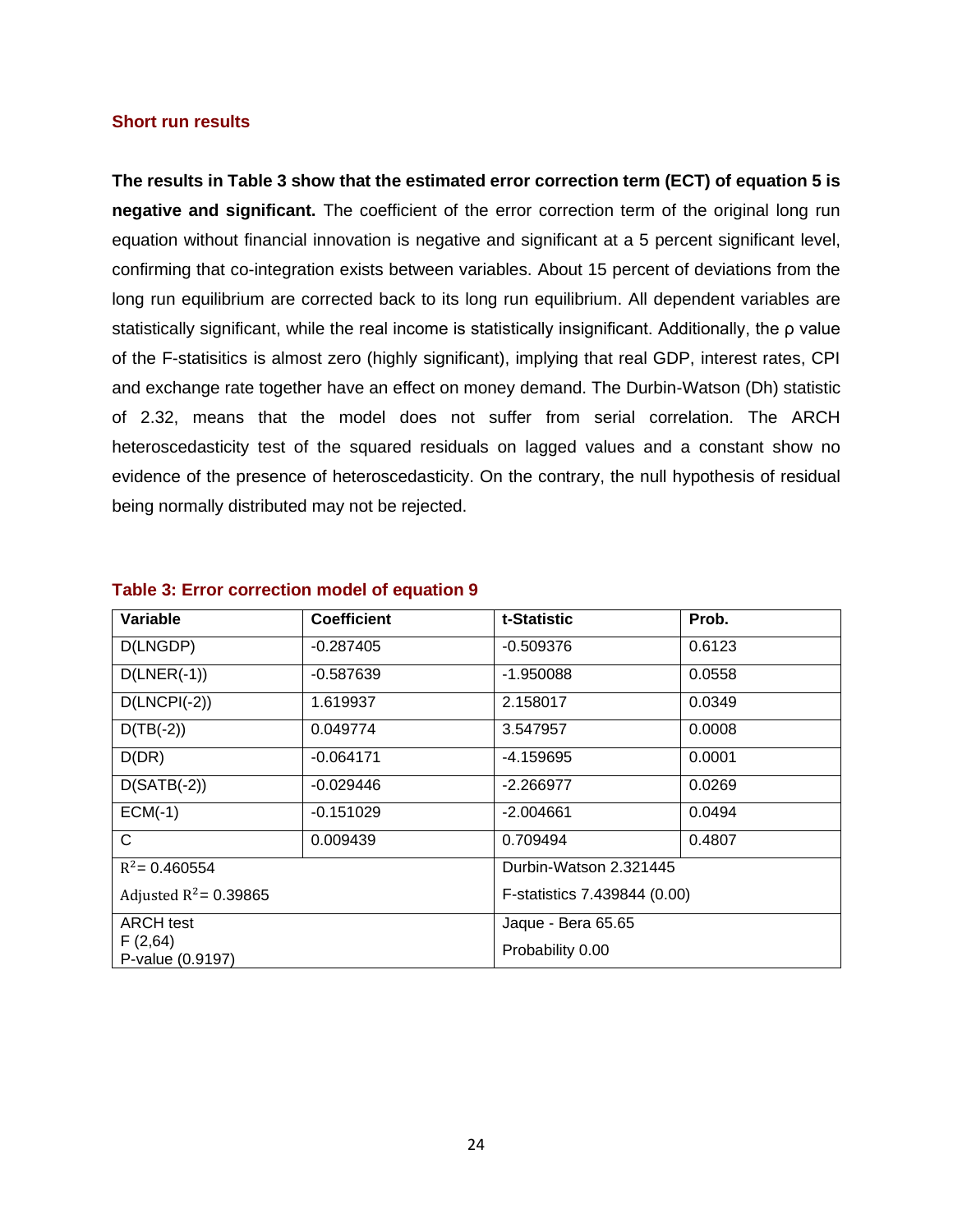**The short run models with financial innovation also adjust back to long term equilibrium (Table 4-6<sup>16</sup>)**. In the short run, the error correction term from the equations with the financial innovation variable indicate that, about 16 percent, 28 percent, 16 percent and 15 percent of the deviations from long run relationship of the money demand function respectively are adjusted back to its long-run equilibrium every second quarter.

### **Stability test of the money demand function**

**There is some instability in the estimated money demand function.** After confirming the existence of a long run relationship of the money demand and the relationships between dependent and independent variables, the CUSUM and CUSUM square tests of stability were used to test if the long-run money demand function was stable or not.



**Figure 1: Cusum and Cusum square plot for money demand function**

**The CUSUM and CUSUM square test results reveal that both models, with and without financial innovation, produce an unstable money demand function.** The results displayed some level of instability in the money demand function during the period from 2009 to 2014 (Figure 1). This instability can be attributed to the global financial crisis which mostly affected the financial sector. Similarly, the money demand function remains unstable with the inclusion of all the four financial innovation proxied variables (Figure 2-5<sup>17</sup>). There were a couple of key developments in the payments system from 2012<sup>18</sup> which can be associated with the level of technological progress in the financial sector and that may lend support to the noted extended instability of the

<sup>&</sup>lt;sup>16</sup> See appendix

 $17$  See appendix

<sup>&</sup>lt;sup>18</sup> See appendix on "Innovations in the NPS (National Payments System)"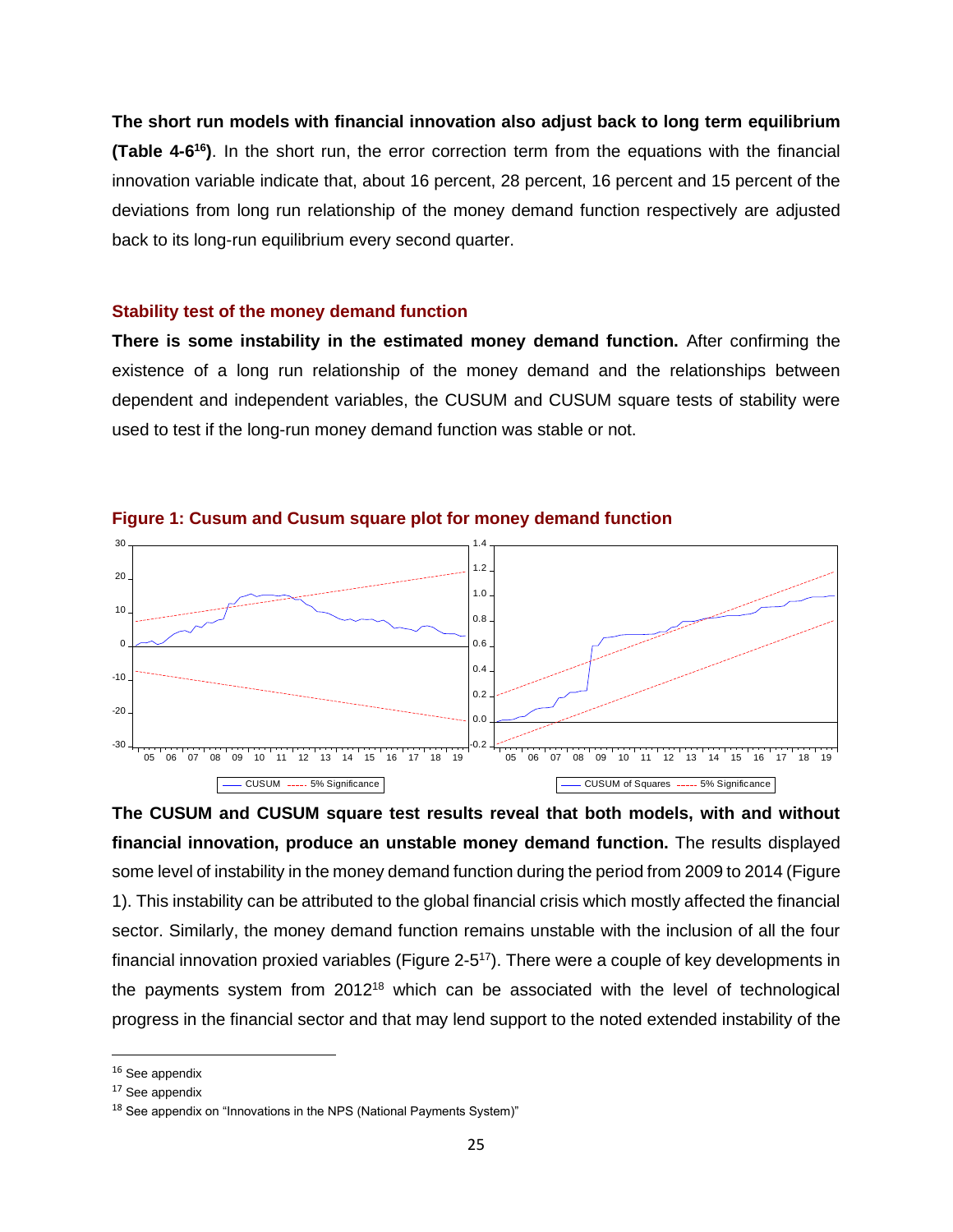money demand functions. Both the CUSUM and CUSUM square tests of stability remained consistent with the first result of the money demand function without financial innovation.

<span id="page-26-0"></span>**The Namibian money demand function provides important information on key monetary aggregates despite the prevailing exchange rate regime.** In economies where monetary targeting is still being pursued, such instability would likely compromise the effectiveness of monetary policy. As mentioned earlier, although most economies have since migrated to alternative monetary policy regimes, such as inflation targeting or variations thereof, the traditional money demand function as utilised in this paper continues to provide important information on key monetary aggregates which remain relevant to most regimes. Furthermore, the finding of an unstable money demand function in the context of Namibia's monetary policy regime verifies that the current monetary policy framework does not exclusively rely on the full control of broad money. This is attributed to Namibia's prevailing fixed exchange rate regime which governs the conduct of monetary policy and where the monetary authority mainly uses the repo rate to conduct policy.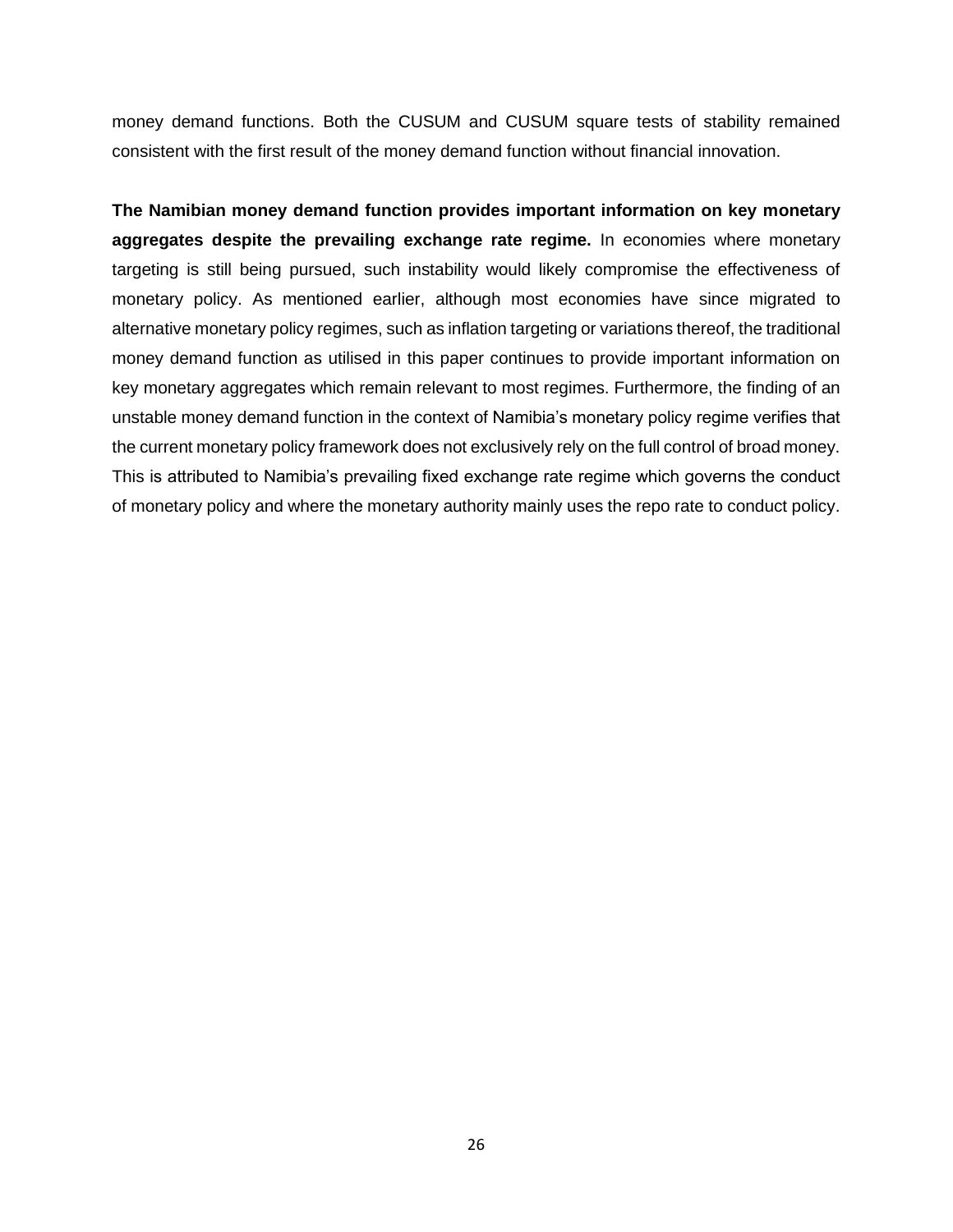### **6. CONCLUSION AND POLICY RECOMMENDATIONS**

**The main objective of this paper was to investigate the impact of financial innovation on the demand for money and assess the implications for monetary policy in Namibia.** The paper employed the Engle-Granger two-step cointegration test, CUSUM and CUSUM squares test to analyse the stability of the money demand function as this is one of the traditional monetary policy tools used to assess central bank's core objective. The period of analysis was from 2002Q1 to 2019Q4. The findings revealed that the money demand function is unstable and concluded that the demand for money in Namibia is mainly determined by prices and interest rates. These results are consistent with the findings of Ikhide and Katjomuise (1999). The study further determined that the instability of the money demand function in certain periods could be attributed to the effects of the global financial crisis and innovations that had so far taken place in the payments system.

**Regarding the effect of financial innovation on the demand for money, four macro-level proxies were tested with the results for two been inconclusive.** The results using the (stock market capitalisation + domestic credit)/GDP proxy showed that financial innovation has a negative and significant impact on money demand pointing to the receptibility of largely corporate investors in channeling their investments through the stock market in the case of Namibia. Furthermore, using the M2/M1 proxy, it emerged that financial innovation has a positive and significant impact on money demand in Namibia. This signifies that despite the current innovations that have taken place in the banking sector, individuals and corporates continue to increase their demand for money. The positive finding could further be explained by the increase in transactional demand that arises from the demand of innovative financial sector products such as eWallets, cellphone banking and MobiPay investments in the country.

While these findings suggest that financial innovation has an impact on the demand for money, the strength of its impact with establishing the effectiveness of monetary policy might arguably also rest on the level of financial sector development in Namibia. Therefore, based on the findings of this paper, the shortcomings highlighted with the first proxy used coupled with inadequate time series related to the "conduits of financial innovation" in the payments system, future research will benefit from testing micro-level proxies of financial innovation to build on what has been established thus far.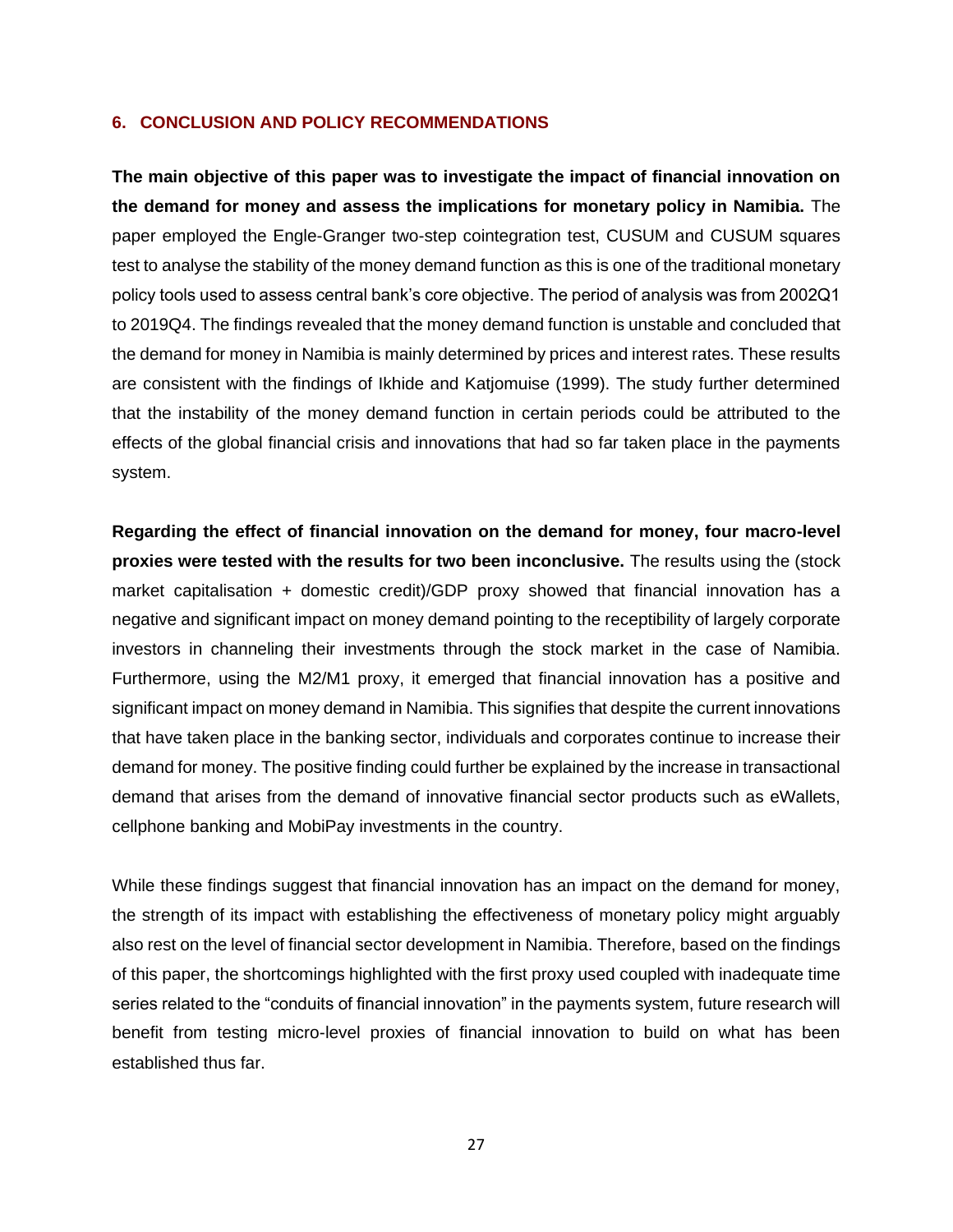**Policy recommendations for monetary policy relate to both enhanced awareness and responsiveness of the monetary authority to the likely impact of financial innovation on key monitored monetary aggregates.** Considering Namibia's fixed exchange rate arrangement, much of its monetary policy discussions have been devoted towards developments in credit extension, inflation forecasts and the reserve adequacy. It is, however, still important for the monetary authority to review, have foresight and respond accordingly to the potential implications posed by financial innovation as economic and financial transactions become more complex in a digital global economy. While financial innovation is important for enhancing financial sector development, the findings of this paper echo those of Dabrowski (2017) which suggest that financial innovation is unlikely to cause revolutionary changes to the current conduct of monetary policy. This is and should be true if the demand for money, both reserve money to commercial banks and currency in circulation to the public persists.

**Financial innovation might, however, pose technical challenges to the conduct of monetary policy.** Dabrowski (2017) cites that while financial innovation leads to financial sector development, it might, however, present some technical challenges to monetary policy making. It follows that because financial innovation causes changes to financial; products, institutions, market structure and the processing of financial transactions, these changes may affect the monetary policy transmission mechanism and ultimately hamper the effectiveness of individual monetary policy instruments. Furthermore, the complexity posed by financial innovation via new financial products within monetary aggregates might necessitate revisions to broad money aggregates beyond M2. In this regard, policy makers will need to appropriately consider how definitions to monetary aggregates might vary with innovation, how strong and/or weak the monetary policy transmission mechanism might become, and the inherent possible future need to revise the monetary policy framework in line with the appropriate financial innovation developments.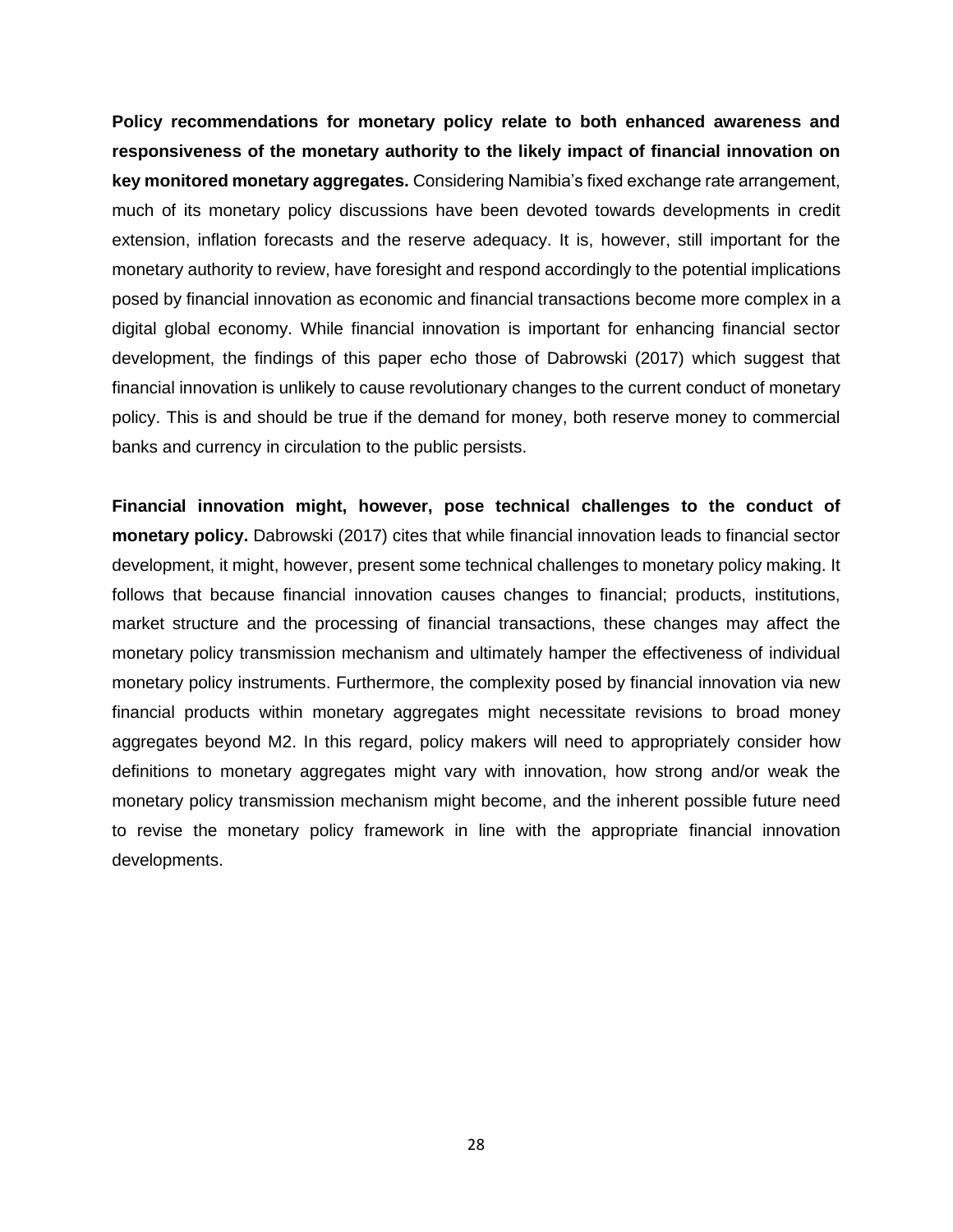#### **REFERENCES**

Adegboye, F., Faniyi, F.F., Matthew, O., and Olowe, O., (2010). 'Empirical Modelling of the Impact of Financial Innovation on the Demand for Money in Nigeria'. *International Journal of Finance and Economics*, 58, pp.73-90*.*

Apere, T. O., (2017). *The Implications of Financial Innovations on Money Demand in Nigeria*. Proceedings of ISER 94<sup>th</sup> International Conference, Zurich, Switzerland, 16<sup>th</sup>-17<sup>th</sup> December 2017.

Arturo, E., (2001). *Financial Innovation and the Monetary Transmission Mechanism*. Mimeo, Federal Reserve Bank of New York.

Bank of Namibia (2019). *Understanding the Namibian National Payment System*. Newsletter.

Dabrowski, M., (2017). *Potential Impact of Financial Innovation on Monetary Policy*. A Paper by the European Parliament Committee, Directorate General for Internal Policies. Online available at:<http://www.europarl.europa.eu/committees/en/econ/monetary-dialogue.html>

Gonda, V., (2003). *Profiles of World Economists*. *James Tobin*. Narodna Banka Slovenska. BIATEC, Volume XI, 1/2003.

Ikhide, S., and Katjomuise, K., (1999). *Estimating the Demand for Money in Namibia*. Bank of Namibia Occasional Paper No.3. Windhoek, Namibia.

King'ori, Z., (2003). *The Determinants of Income Velocity of Money in Kenya*. Unpublished Thesis, University of Zimbabwe.

Ma, Y., and Lin, X., (2016). 'Financial Development and the Effectiveness of Monetary Policy'. *Journal of Banking and Finance*, 68, pp.1–11.

29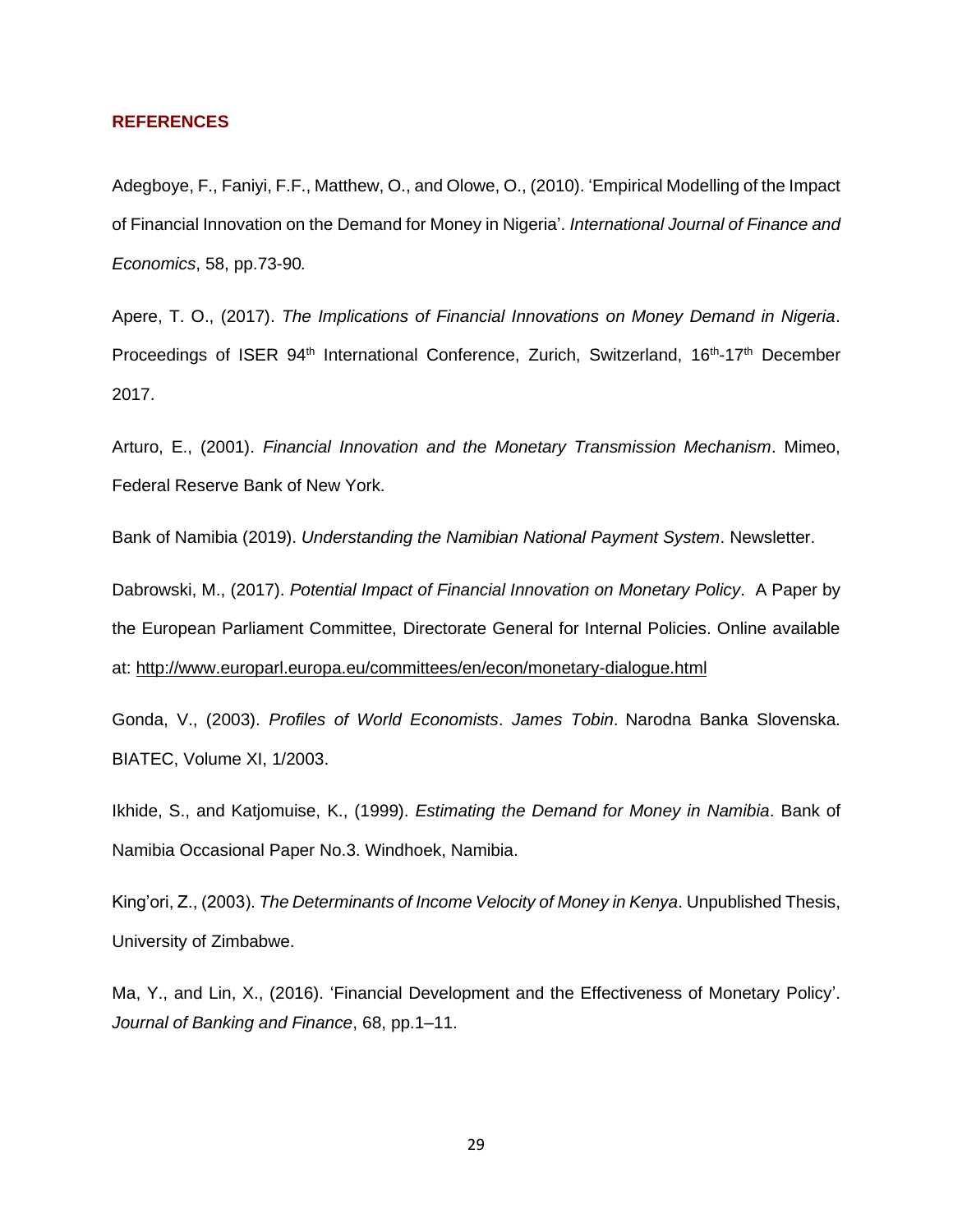Mabuku, M. M., (2009). *Investigating the Stability of Money Demand in Namibia*. Master's Thesis, University of Namibia.

Malik, Q. U. Z., and Aslam, Q., (2011). 'Financial Innovations and its effect on Demand for Money in Pakistan: An ARDL Approach'*. A Research Journal of Commerce, Economics and Social Sciences,* 4(1), pp.01-23.

Ministry of Finance (2012). *Namibia Financial Sector Strategy: 2011-2021. Towards Achieving Vision 2030.*

Misati, R.N., Njoroge, L., Kamau, A., and Shem, O., (2010). 'Financial Innovation and Monetary Policy Transmission in Kenya'. *International Research Journal of Finance and Economics,* 50, pp. 123-136.

Namibia Statistics Agency (2017). *Namibia Financial Inclusion Survey* (NFIS).

Noyer, C., (2007). *Speech* on *Financial Innovation, Monetary Policy and Financial Stability* made at the Spring Conference of the Bank of France/Deutsche Bundesbank, Eltville, Germany.

Qamruzzaman, MD., and Wei. J., (2017). 'Financial Innovation and Economic Growth in Bangladesh'. *Financial Innovation*, 3 (19), pp.1-24.

Sheefeni, J.P., and Ocran, M.K., (2012). 'Monetary Policy Transmission Mechanism: The Credit Channel'. *Journal for Development and Leadership*, 2(2), pp.115-126.

Sheefeni, J.P., and Ocran, M.K., (2012). 'Monetary Policy Transmission Mechanism: The Interest Rate Channel'. *Journal for Studies in Economics and Econometrics*, 36(3), pp.47-63.

Sheefeni, J.P.S., (2013). 'Demand for Money in Namibia: An ARDL Bounds Testing Approach'. *Asian Journal of Business and Management*, 1(3), pp.65-71.

Sheefeni, J.P., (2017). 'Monetary Policy Transmission Mechanism in Namibia: A Bayesian VAR Approach'. *Journal of Economics and Behavioral Studies,* 9 (5), pp.169-184.

Shidhika, A, N, N., (2015). *Examining the Effect of Financial Innovation on the Stability of the Demand for Money Function in Namibia.* A Thesis Submitted in Partial Fulfillment of the Requirements for the Degree of Master of Science in Economics.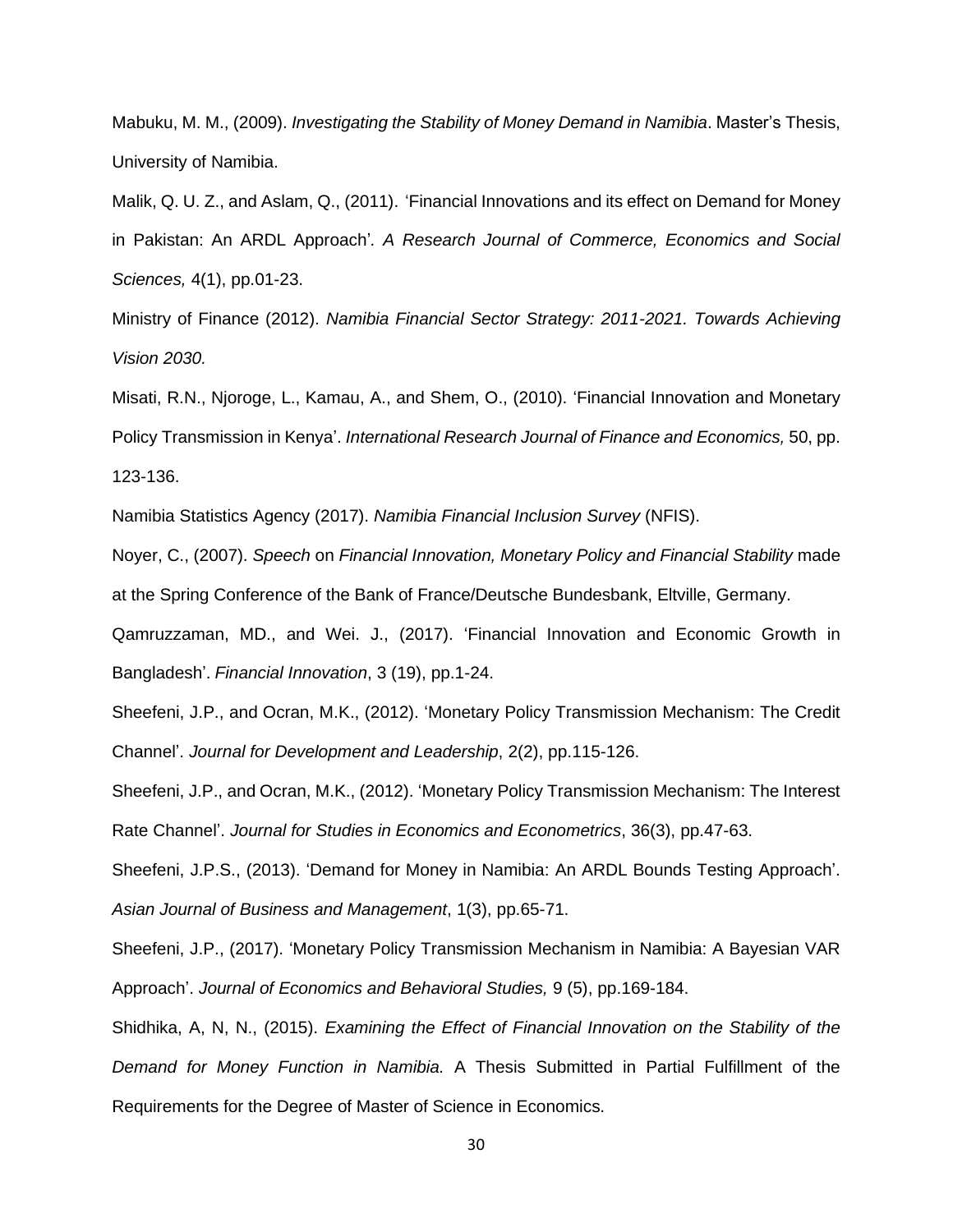Solans, E.D., (2003). *Speech on Financial Innovation and Monetary Policy*. European Central Bank.

Tillers, I., (2004). *Money Demand in Lativa.* Working Paper No.3/04.

Tule, M.K., and Oduh, M.O., (2016). 'Financial Innovations and the Future of Monetary Policy in Nigeria'. *Economics of Innovation and New Technology*, 26(5), pp.453-476.

Uanguta, E., and Ikhide, S., (2002). *Monetary Policy Transmission Mechanism in Namibia*. Bank of Namibia Working Paper No.2/02.

Van Rooyen, D., (2018). *Payment System Innovations Synopsis*. Bank of Namibia.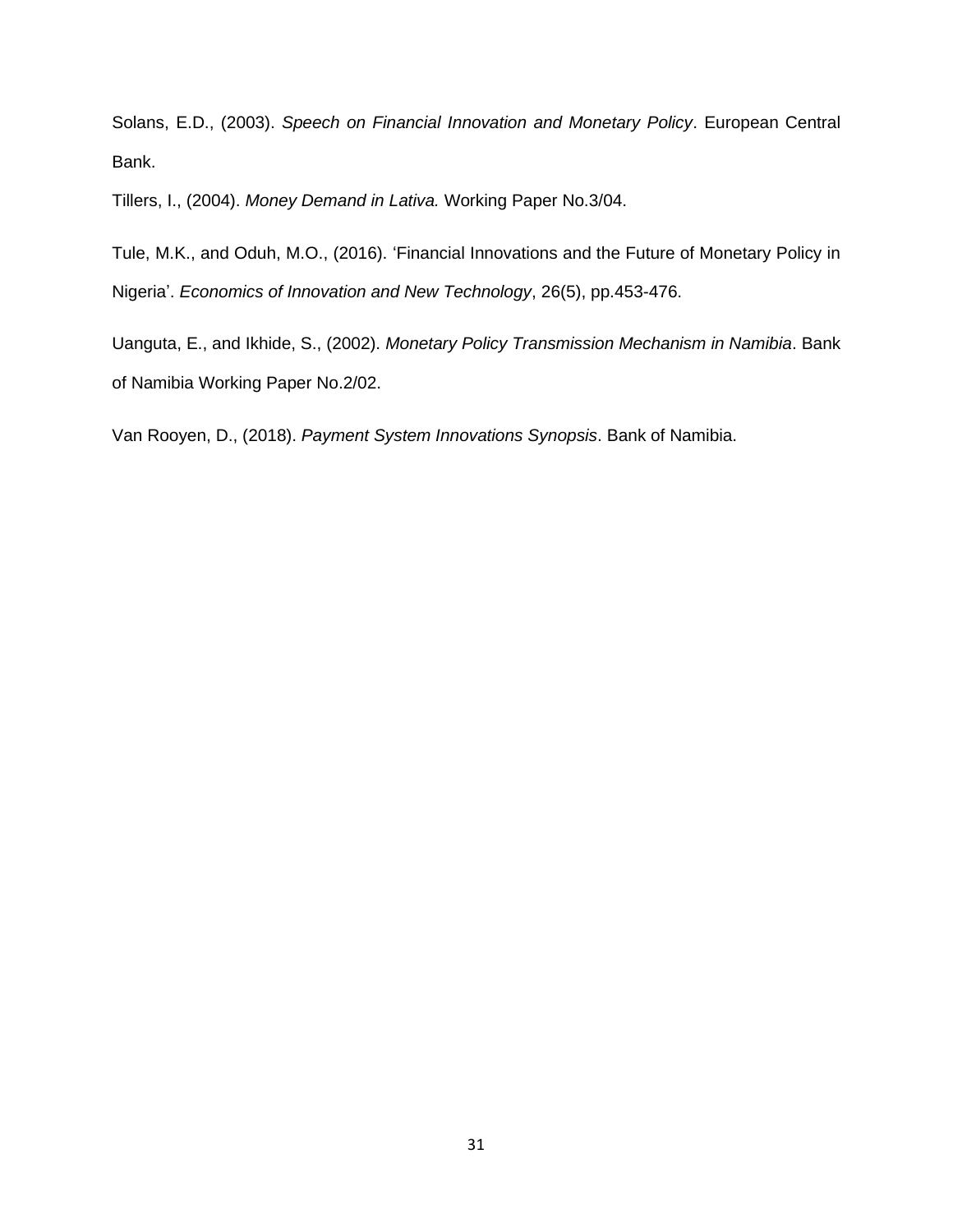### <span id="page-32-0"></span>**7. APPENDICES**

# **A. STYLISED FACTS**

### **A.1 The Namibia Financial Sector Strategy**

A ten-year strategy covering the period 2011-2021 was developed to address the weaknesses in the Namibian financial system, which will enable the country's financial sector to transform and contribute meaningfully to the developmental objectives of the country. The strategy charts the future direction of the financial system over 10 years that will ensure its effectiveness, competitiveness and resilience.

More specifically, it is hoped that by the end of year 2021, the strategy should have achieved the following outcomes:

- *a deepened, an efficient and developed financial system;*
- *respected, world class and effective regulators;*
- *a stable, well-regulated and competitive financial sector;*
- *significant local ownership of financial institutions;*
- *an inclusive financial sector; and*
- *financially literate and protected consumers of financial services and products.*

The strategy therefore prides itself in achieving a well-developed and diversified financial sector which will be characterised by efficiency, effectiveness and stability, competitiveness, resilience and inclusiveness (Namibia Financial Sector Strategy).

# **A.2 What does the financial sector strategy say about the level of innovation and weaknesses?**

A review of Namibia's financial system shows that although the system is sound and wellfunctioning, there are structural weaknesses that need to be addressed to enable the financial sector to contribute meaningfully to the overall performance of the country's economy. Key weaknesses identified include: *a shallow financial market*; *limited competition*, *limited financial safety nets*, an *under-developed capital market*; *inadequate and less effective regulation*; *limited access to financial services*; *low financial literacy and lack of consumer protection*; *lack of*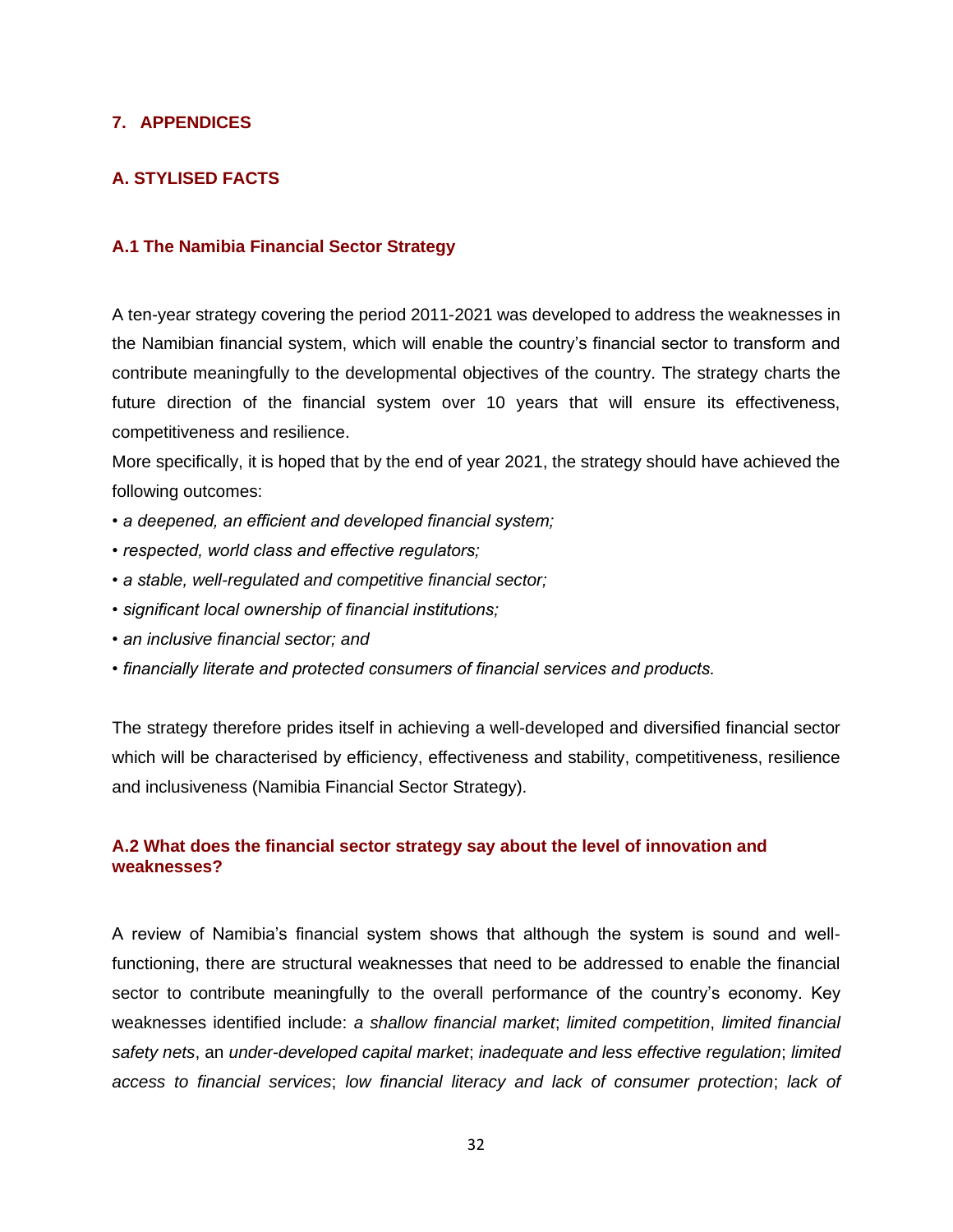*consumer activism, limited skills; and low participation by Namibians and thus dominance of foreign ownership.*

The strategy, however, does not dwell into key innovations in the financial sector but rather addresses the financial infrastructure in place via the National Payment System. All the innovations and trends are classified under the year in which they emerged.

# **B. Innovations in the NPS over the last six years**

| 2012                | 2013                 | 2014               | <b>2015</b>         | 2016                 | 2017             |
|---------------------|----------------------|--------------------|---------------------|----------------------|------------------|
|                     |                      |                    |                     |                      |                  |
| <b>Launch of</b>    | <b>Enhanced</b>      | E-commerce         | <b>Self Service</b> | <b>Reduction of</b>  | <b>The</b>       |
| the First           | <b>Electronic</b>    | $-$ The            | Branch -            | <b>Cheque Item</b>   | <b>Automatic</b> |
| <b>Commercial</b>   | <b>Funds</b>         | registration of    | The                 | $Limit$ –The         | <b>Deposit</b>   |
| <b>Bank</b>         | <b>Transfer</b>      | the first          | introduction        | reduction of         | <b>Taking</b>    |
| <b>Electronic</b>   | system - The         | payment            | of 24-hour          | the cheque           | (ADT)            |
| <b>Wallet - The</b> | modernisation        | solution in        | self-service        | item limit was       | <b>Machine -</b> |
| electronic          | of the current       | Namibia that       | terminals           | an initiative        | ADT is the       |
| wallet makes        | EFT system           | offers direct      | and kiosks          | adopted by           | first of its     |
| it possible to      | aims to              | debits to          | for the             | the Namibian         | kind and the     |
| transfer            | improve the          | local              | transfer and        | banking              | new              |
| money               | efficiency in        | Namibian           | depositing of       | industry with        | generation       |
| between two         | the NPS,             | bank               | funds.              | the aim to           | of advanced      |
| parties             | particularly         | accounts           |                     | phase out            | <b>ATMs</b>      |
| through the         | around EFT           | using              |                     | cheques as a         | introduced       |
| use of mobile       | payments by          | Merchant           |                     | payment              | locally. This    |
| devices. The        | enhancing the        | Accounts.          |                     | instrument in        | <b>ATM</b>       |
| value in            | speed of             |                    |                     | Namibia. The         | machine          |
| wallets can         | settlement           | <b>Local Money</b> |                     | initiative was       | allows for       |
| also be used        | and security.        | <b>Transfer</b>    |                     | introduced           | real-time        |
| to purchase         |                      | Service -          |                     | due to the           | (instant         |
| value added         | <b>Cardless</b>      | Introduction       |                     | high level of        | availability)    |
| services such       | Cash                 | of a local         |                     | fraud and the        | deposits to      |
| as airtime,         | <b>Withdrawals</b>   | remittance         |                     | high cost of         | accounts of      |
| electricity etc.    | - The                | platform. The      |                     | operating the        | up to N\$20      |
|                     | introduction of      | solution           |                     | cheque               | 000 per          |
|                     | cardless cash        | enables the        |                     | stream.              | transaction.     |
|                     | withdrawals          | sending and        |                     |                      |                  |
|                     | directly from        | receiving of       |                     | <b>Enhancement</b>   | <b>Cash Back</b> |
|                     | your bank            | money at any       |                     | on the               | <b>Reward</b>    |
|                     | accounts.            | Shoprite           |                     | <b>Electronic</b>    | System -         |
|                     |                      | retail outlet      |                     | <b>Wallet</b>        | First of its     |
|                     | <b>Smart</b>         | across the         |                     | <b>Service - The</b> | kind rewards     |
|                     | <b>Banking</b>       | country.           |                     | introduction of      | system was       |
|                     | <b>Application -</b> |                    |                     | additional           | introduced       |
|                     | Introduction         |                    |                     | functionality        | where you        |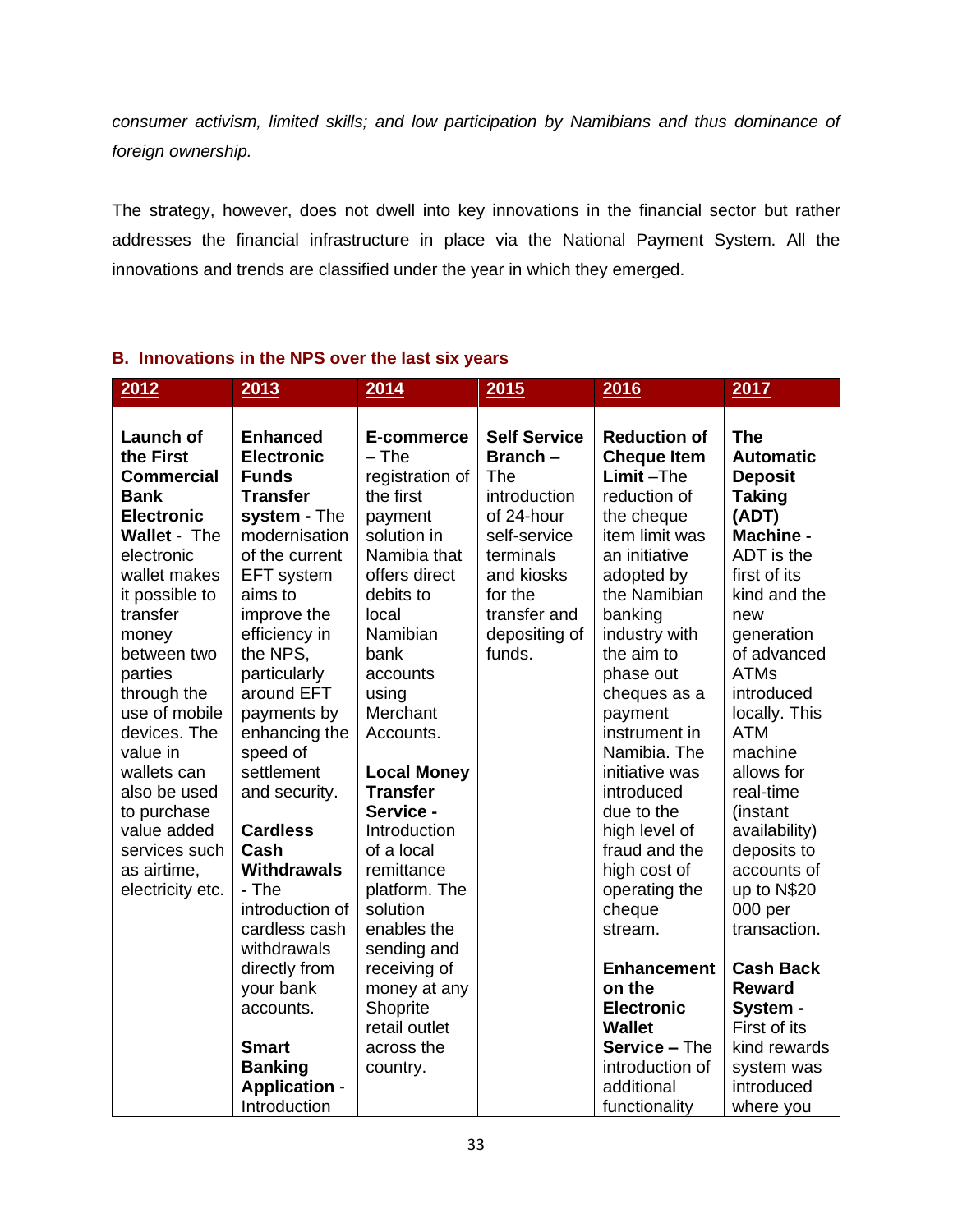| of the first   | like the        | can earn           |
|----------------|-----------------|--------------------|
| Smart          | payment of      | cash back          |
| <b>Banking</b> | bills and       | every time         |
| Application in | services were   | you spend          |
|                |                 |                    |
| Namibia.       | added to the    | with your          |
|                | electronic      | Debit or           |
|                | wallet service. | Credit card,       |
|                |                 | purchase           |
|                |                 | airtime, pay       |
|                |                 | for your fuel      |
|                |                 | purchases          |
|                |                 |                    |
|                |                 | with your          |
|                |                 | Credit Card.       |
|                |                 |                    |
|                |                 | <b>Smart</b>       |
|                |                 | <b>Mobile Fuel</b> |
|                |                 | <b>Payment</b>     |
|                |                 |                    |
|                |                 | System in          |
|                |                 | Namibia -          |
|                |                 | The Shell          |
|                |                 | Fuel Card is       |
|                |                 | a smart            |
|                |                 | technology         |
|                |                 | fuel payment       |
|                |                 |                    |
|                |                 | option that        |
|                |                 | gives fleet        |
|                |                 | owners             |
|                |                 | control over       |
|                |                 | their fuel         |
|                |                 | spent              |

Source: Van Rooyen (2018)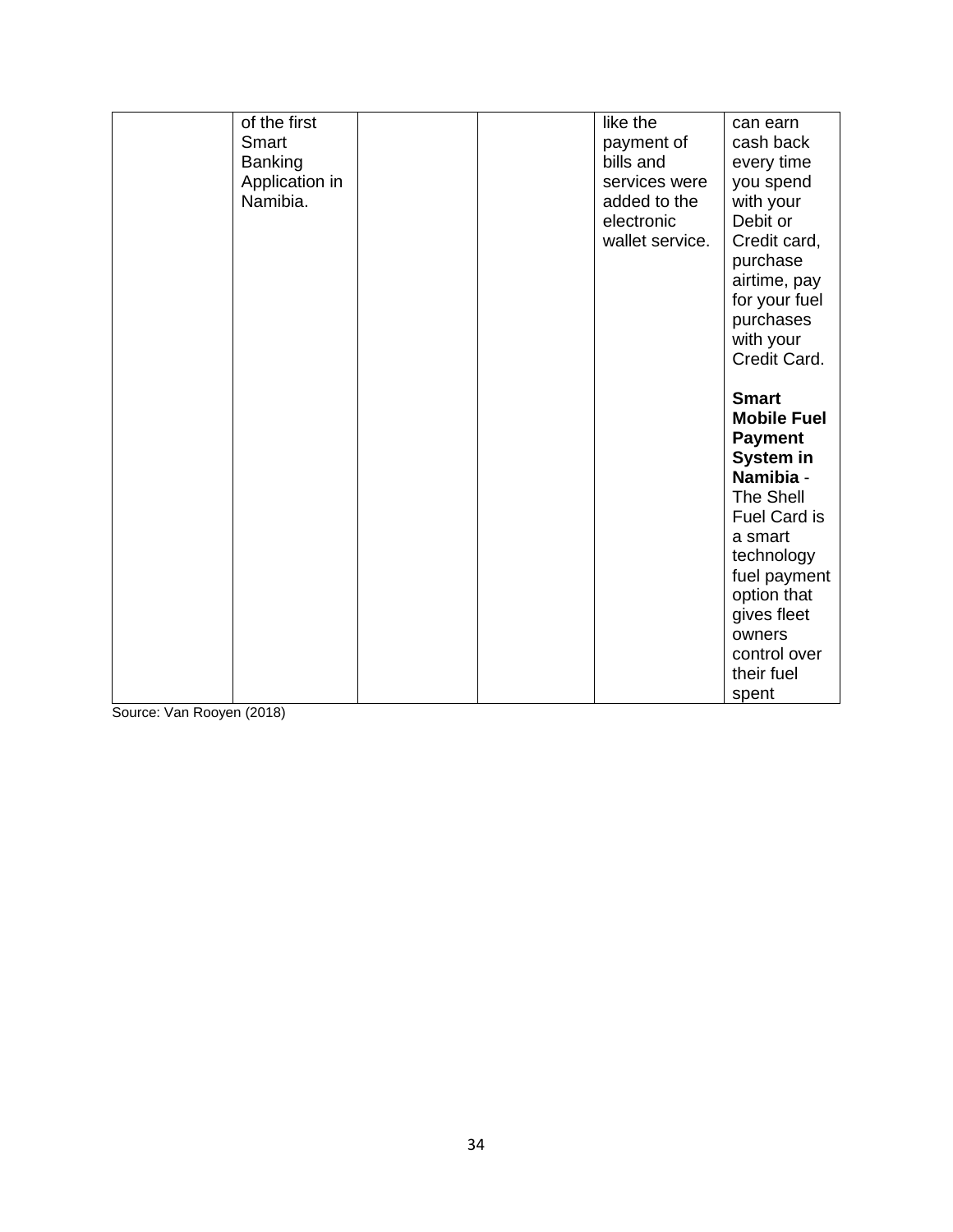### **C. Conduits of Financial Innovation**



Source: Bank of Namibia, Payments Systems Department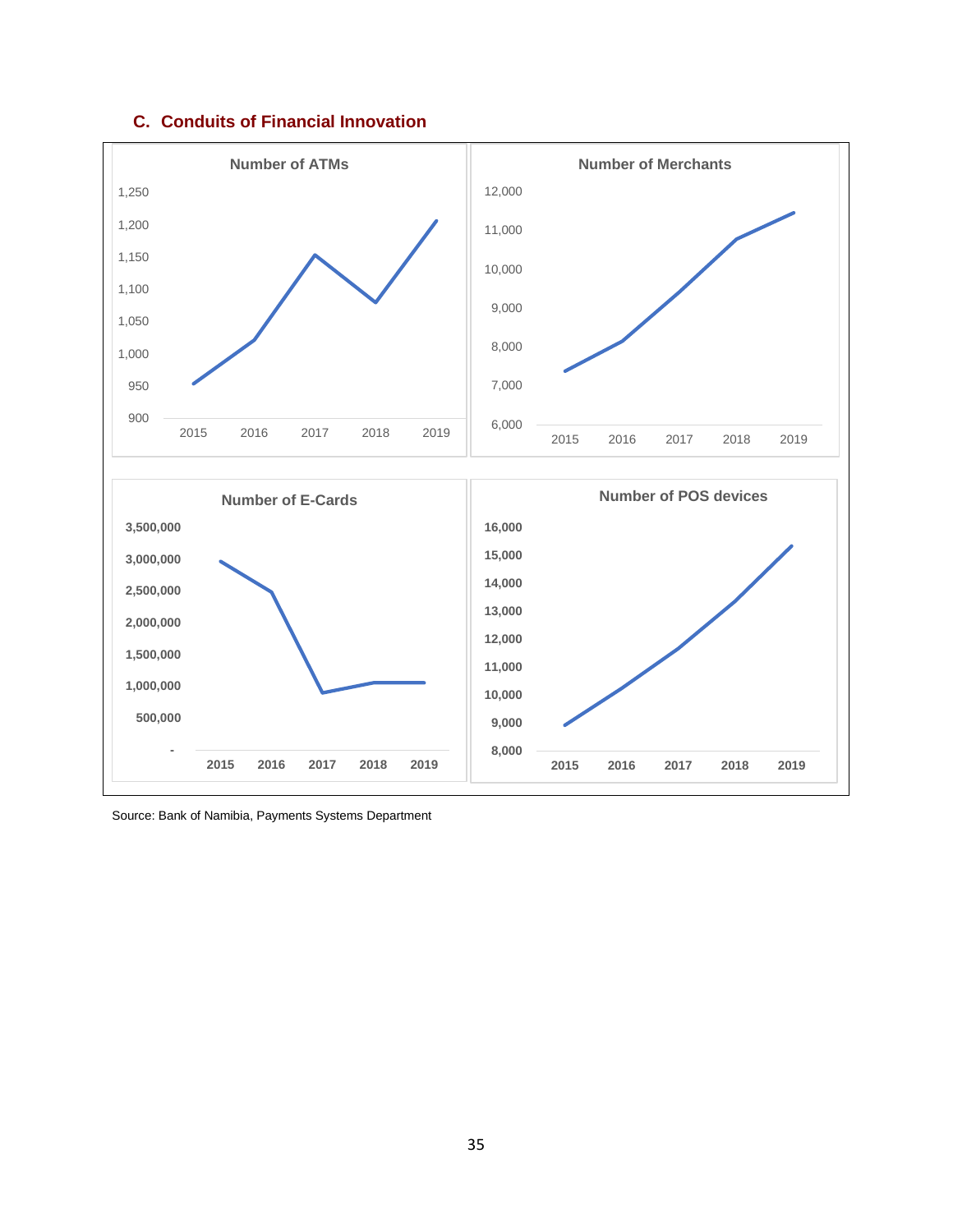| Levels with intercepts        |              |                 | First difference with intercepts | Order       | of          |  |
|-------------------------------|--------------|-----------------|----------------------------------|-------------|-------------|--|
|                               |              |                 |                                  |             | correlation |  |
| <b>Variables</b>              | <b>KPSS</b>  | PP              | <b>KPSS</b>                      | PP          |             |  |
| M <sub>1</sub>                | 1.117141***  | 2.128910***     | 0.162166                         | $-8.735023$ | 1(1)        |  |
|                               |              | (0.9999)        | 0.463000                         | (0.0000)    |             |  |
| M <sub>2</sub>                | 1.097700***  | $-1.192727$ *** | $-0.130893$                      | $-11.89016$ | 1(1)        |  |
|                               |              | (0.6734)        |                                  | (0.0001)    |             |  |
| <b>PSCE</b>                   | 0.949491***  | -2.458874***    | $-0.231483$                      | $-10.83343$ | 1(1)        |  |
|                               |              | (0.1299)        |                                  | (0.0001)    |             |  |
| <b>GDP</b>                    | 1.098558***  | -2.296414***    | 0.453855                         | $-3.616696$ | 1(1)        |  |
|                               |              | (0.1760)        |                                  | (0.0078)    |             |  |
| <b>RS</b>                     | 0.845362***  | $-2.344125*$    | 0.124041                         | $-7.482799$ | 1(1)        |  |
|                               |              | **              |                                  | (0.0000)    |             |  |
|                               |              | (0.1615)        |                                  |             |             |  |
| Exr                           | 0.827495***  | $-1.01068$ ***  | 0.211530                         | $-6.775180$ | 1(1)        |  |
|                               |              | (0.7454)        |                                  | 0.0000      |             |  |
| Cpi                           | 1.133269***  | -1.344399***    | 0.202386                         | $-5.581355$ | 1(1)        |  |
|                               |              | (0.6045)        |                                  | (0.0000)    |             |  |
| Fin inv 1                     | 1.115525***  | $-0.631449**$   | 0.164093                         | $-8.033496$ | 1(1)        |  |
| <b>Stock Mkt + DC/GDP</b>     |              | (0.8562)        |                                  | (0.0000)    |             |  |
| Fin inv 2 (M2/M1)             | 0.552219***  | $-1.965191***$  | 0.082278                         | 8.850968    | 1(1)        |  |
|                               |              | (0.3014)        |                                  | (0.0000)    |             |  |
| Fin inv 3 PSCE/GDP            | 1.101944***  | 0.302132***     | 0.078605                         | $-9.554665$ | 1(1)        |  |
|                               |              | (0.9186)        |                                  | (0.0000)    |             |  |
| Fin inv 4                     | 1.135292***  | -1.229359***    | 0.192596                         | $-15.32104$ | 1(1)        |  |
| <b>Bank Asset/GDP</b>         |              | (0.6574)        |                                  | (0.001)     |             |  |
| <b>Free float</b>             | 1.122459 *   | -1.026834       | 0.169210                         | $-10.57342$ | 1(1)        |  |
|                               | $***$        | (0.7395)        |                                  | (0.0001)    |             |  |
| float<br><b>Free</b><br>٠     | 0.795855* ** | $-0.828539$     | 0.090946                         | $-9.180610$ | 1(1)        |  |
| <b>PSCE/GDP</b>               |              | (0.8044)        |                                  | (0.0000)    |             |  |
| <b>Listed Bonds</b>           | 1.084317***  | $-4.784595$     | 0.167807                         | $-35.24042$ | 1(1)        |  |
|                               |              | (0.00002)       |                                  | (0.00001)   |             |  |
| <b>Bonds</b><br><b>Listed</b> | 1.033297***  | $-5.365170$     | 0.169252                         | $-36.71250$ | 1(1)        |  |
| +PSCE/GDP                     |              | (0.0000)        |                                  | (0.0001)    |             |  |

# **D. Table 1: Unit Root Test at Levels and First Difference**

*Notes: \* & \*\* denotes non-stationarity*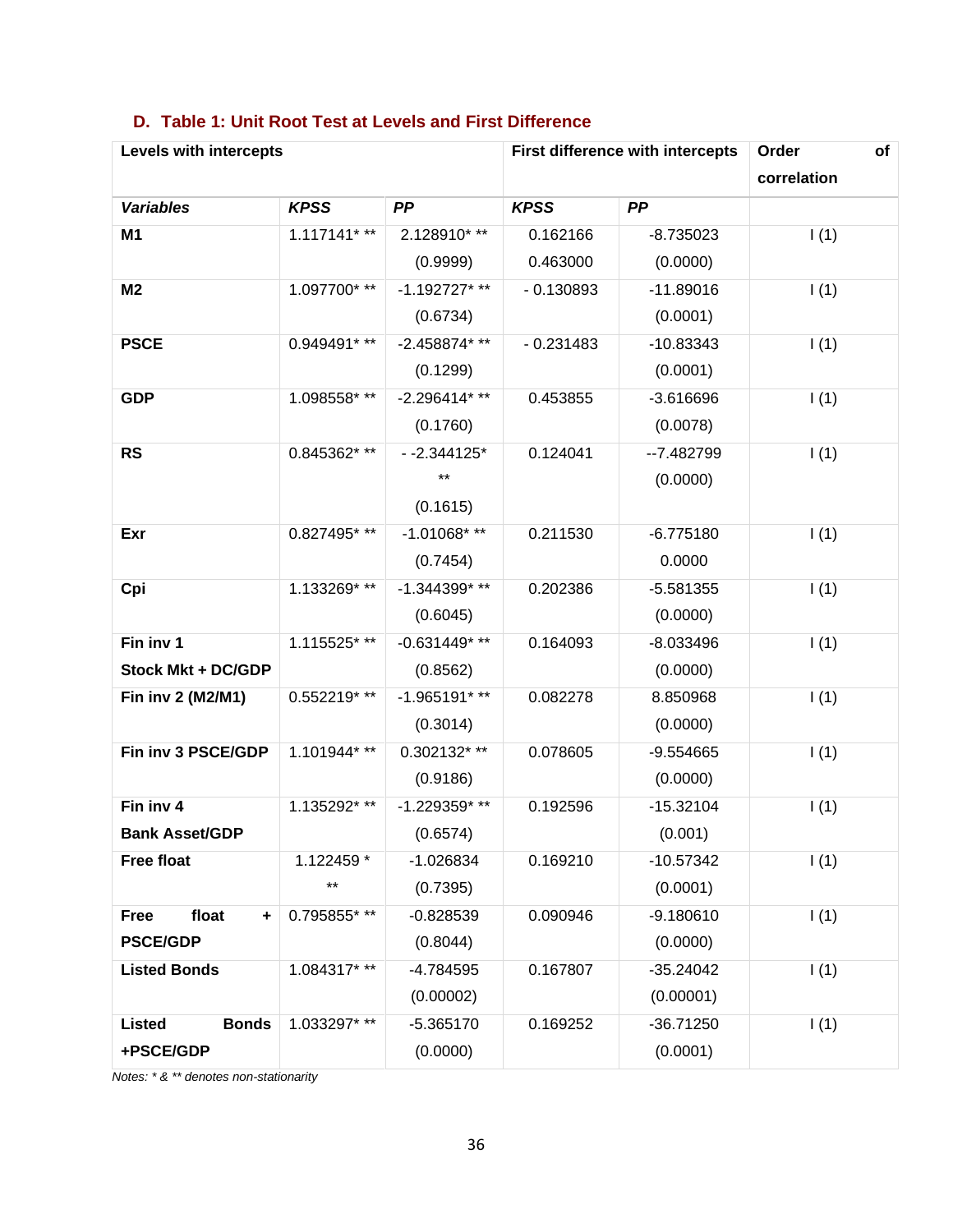# **D.1 Long run estimation of money demand function with financial innovation proxied by (stock market capitalisation**<sup>19</sup> **+domestic credit)/GDP**

| $ln M2_t = -4.65 + 2.56 ln c p_i + 0.32 ln y_t - 0.06 t b n - 0.08 d r + 0.08 s a t b + 0.23 ln N E E R_t - 0.09 f i n  (6)$ |  |  |                                                         |       |  |
|------------------------------------------------------------------------------------------------------------------------------|--|--|---------------------------------------------------------|-------|--|
|                                                                                                                              |  |  | $(0.2)$ $(0.0)$ $(0.2)$ $(0.0)$ $(0.0)$ $(0.0)$ $(0.5)$ | (0.0) |  |

| <b>Variable</b>           | <b>Coefficient</b> | t-Statistic        | Prob.    |
|---------------------------|--------------------|--------------------|----------|
|                           |                    |                    |          |
| D(LNGDP)                  | $-0.440219$        | $-0.760440$        | 0.4500   |
| $D(LNER(-1))$             | $-0.655994$        | $-2.112676$        | 0.0388   |
| $D(LNCH(-2))$             | 1.502740           | 1.995879           | 0.0505   |
| $D(SATB(-2))$             | $-0.034692$        | $-2.532196$        | 0.0140   |
| $D(TB(-2))$               | 0.049240           | 3.488771           | 0.0009   |
| D(DR)                     | $-0.058615$        | $-3.903119$        | 0.0002   |
| $D(FIN4(-1))$             | $-0.050955$        | $-0.969297$        | 0.3363   |
| $ECT4(-1)$                | $-0.155424$        | $-1.977956$        | 0.0525   |
| $\mathsf{C}$              | 0.015643           | 1.120096           | 0.2671   |
| $R^2 = 0.465808$          |                    | Durbin-Watson stat | 2.247585 |
| Adjusted $R^2$ = 0.394582 |                    |                    |          |

### **D.1.1 Table 4: Error correction model of equation 6**

### **D.2 Long run estimation of money demand function with financial innovation (M2/M1)**

 $ln M2_t = -6.37 + 1.58$ lncpi<sub>t</sub> + 0.92lny<sub>t</sub> – 0.07tbn – 0.04dr + 0.10satb + 0.04lnNEER<sub>t</sub> + 0.39fin .... (7)  $(0.0)$   $(0.0)$   $(0.0)$   $(0.0)$   $(0.0)$   $(0.0)$   $(0.0)$   $(0.5)$   $(0.0)$ 

### **D.2.1 Table 5: Error correction model of equation 7**

| Variable       | <b>Coefficient</b> | t-Statistic | Prob.  |
|----------------|--------------------|-------------|--------|
| $D(LNGDP(-2))$ | 0.497269           | 0.953265    | 0.3443 |
| $D(LNER(-1))$  | $-0.551223$        | $-1.965051$ | 0.0540 |
| $D(LNCH(-2))$  | 1.231426           | 1.725271    | 0.0896 |
| $D(TB(-2))$    | 0.041587           | 3.145641    | 0.0026 |

<sup>19</sup> The local NSX market capitalisation data was used.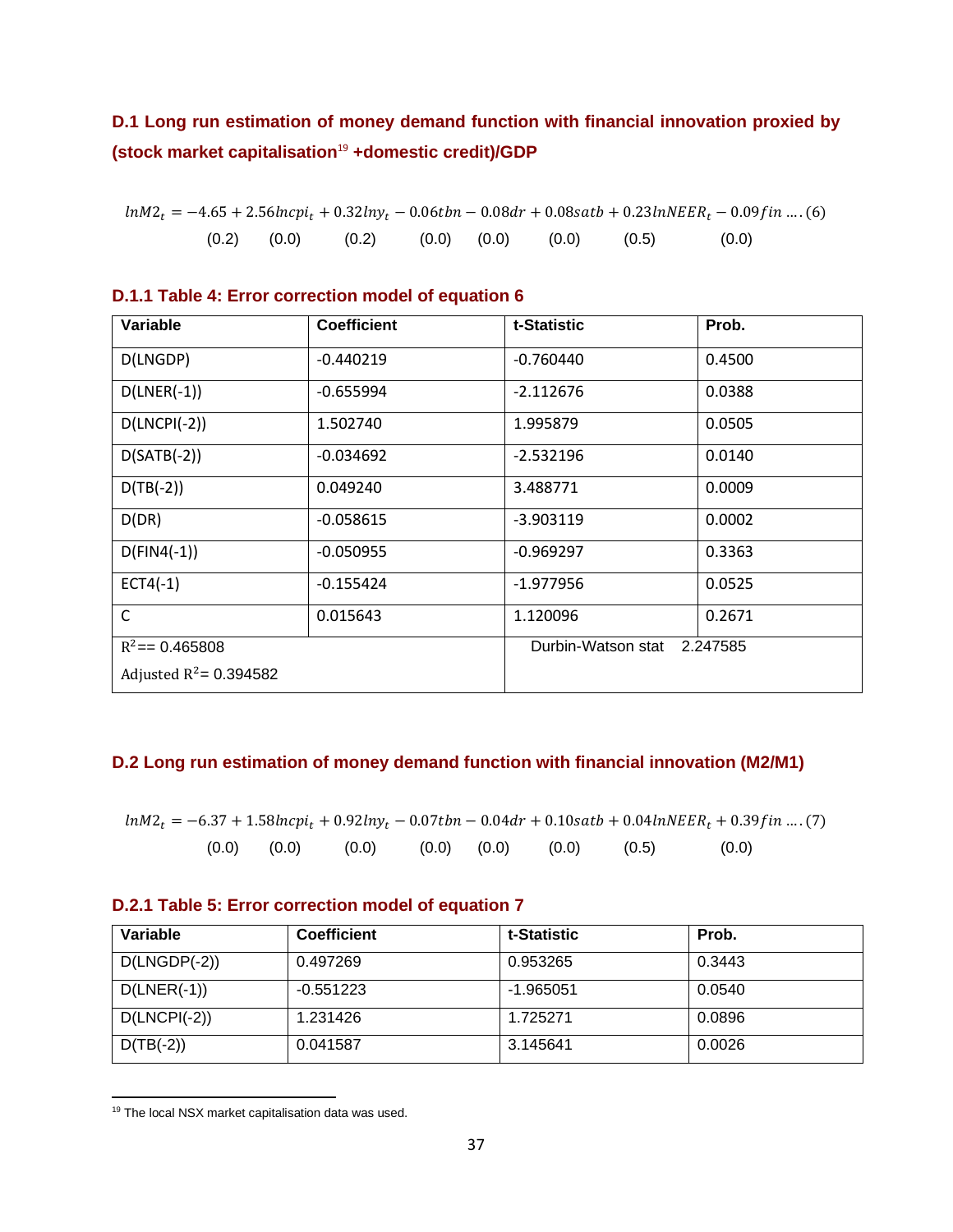| D(DR)              | $-0.048693$        | $-3.490317$        | 0.0009 |
|--------------------|--------------------|--------------------|--------|
| $D(SATB(-2))$      | $-0.022057$        | $-1.796598$        | 0.0774 |
| D(FININV)          | 0.183007           | 3.422251           | 0.0011 |
| $ECM(-1)$          | $-0.281365$        | $-3.009199$        | 0.0038 |
| C                  | 0.006717           | 0.512545           | 0.6102 |
| R-squared 0.546501 | Adjusted R-squared | Durbin-Watson stat |        |
|                    | 0.486035           | 2.122344           |        |
|                    |                    |                    |        |

# **D.3 Long run estimation of money demand function with financial innovation (Private domestic credit/GDP)**

|                  |                  |       |       |                   | $ln M2_t = -3.89 + 2.38ln cv_i + 0.29lny_t + 0.10s$ at $b - 0.08tb - 0.09dr + 0.32lnNEER_t - 0.06fin_t$ (8) |
|------------------|------------------|-------|-------|-------------------|-------------------------------------------------------------------------------------------------------------|
| $(0.29)$ $(0.0)$ | $(0.30)$ $(0.0)$ | (0.0) | (0.0) | $(0.35)$ $(0.27)$ |                                                                                                             |

| Variable        | <b>Coefficient</b> | t-Statistic | Prob.  |
|-----------------|--------------------|-------------|--------|
| D(LNGDP)        | $-0.450853$        | $-0.784921$ | 0.4356 |
| $D(LNER(-1))$   | -0.665346          | $-2.172713$ | 0.0338 |
| $D/I$ NCPI(-2)) | 1572458            | 2.099754    | n nanr |

# **D.3.1 Table 6: Error correction model of equation 8**

| D(LNGDP)              | $-0.450853$                 | $-0.784921$        | 0.4356   |
|-----------------------|-----------------------------|--------------------|----------|
| $D(LNER(-1))$         | $-0.665346$                 | $-2.172713$        | 0.0338   |
| $D(LNCH(-2))$         | 1.572458                    | 2.099754           | 0.0400   |
| $D(SATB(-2))$         | $-0.036157$                 | $-2.608462$        | 0.0115   |
| $D(TB(-2))$           | 0.049015                    | 3.492571           | 0.0009   |
| D(DR)                 | $-0.060461$                 | $-3.965738$        | 0.0002   |
| $D(FIN3(-1))$         | $-0.069507$                 | $-1.238551$        | 0.2203   |
| $ECM(-1)$             | $-0.159376$                 | $-2.083451$        | 0.0415   |
| $\mathsf{C}$          | 0.014885                    | 1.081966           | 0.2836   |
| 0.471611<br>R-squared | Adjusted R squared 0.401159 | Durbin-Watson stat | 2.242764 |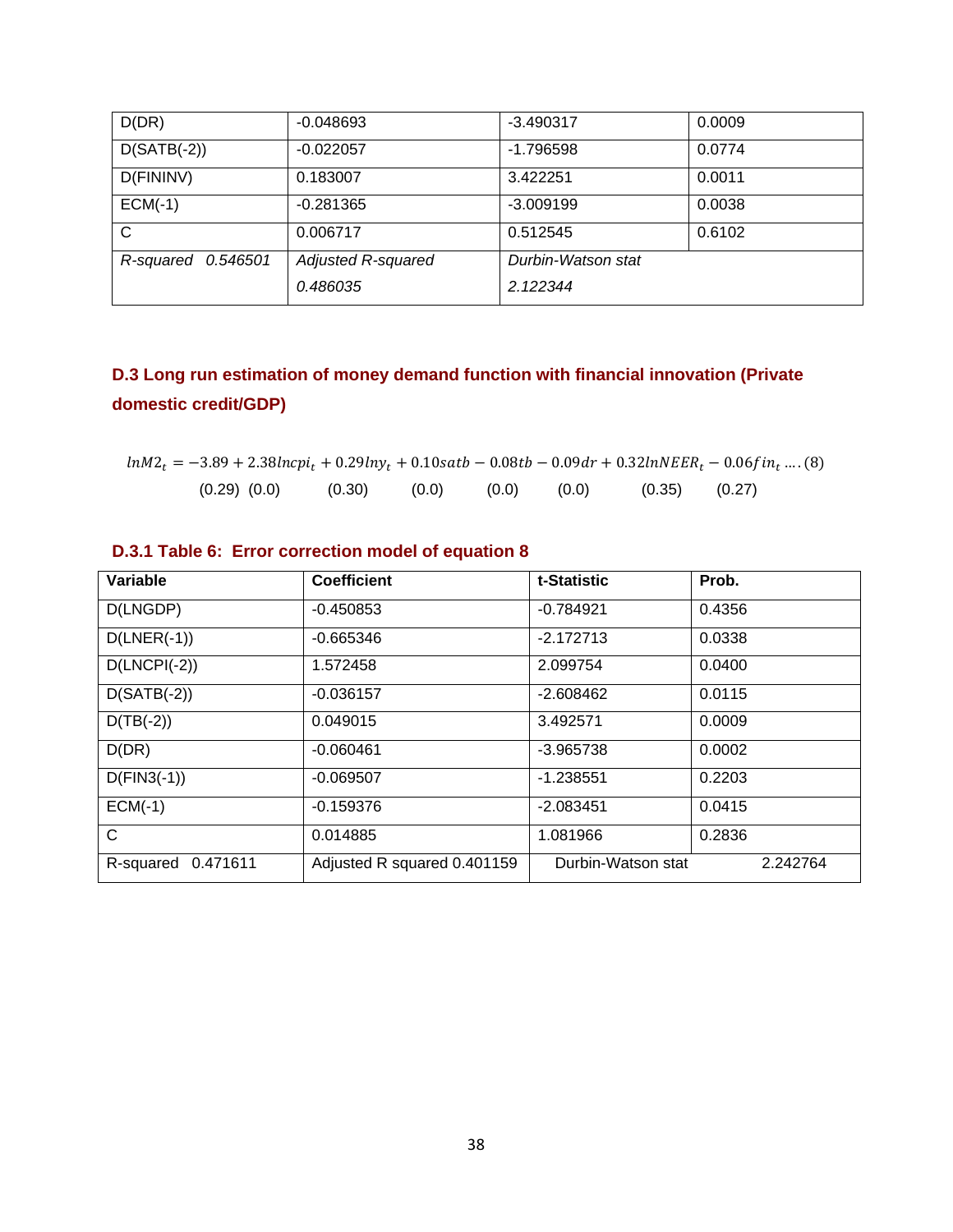# **D.4 Long run<sup>20</sup> estimation of money demand function with financial innovation (bank assets**<sup>21</sup>**/GDP)**

 $ln M2_t = -1.69 + 2.09 ln cpi_t + 0.16 ln y_t - 0.08 tbn - 0.11 dr + 0.11 satb + 0.22 ln NEER_t + 0.10 fin....(9)$  $(0.6)$   $(0.0)$   $(0.5)$   $(0.0)$   $(0.0)$   $(0.0)$   $(0.5)$   $(0.7)$ 

**Figure 2: Cusum and Cusum square plot for money demand function- with financial innovation, (Stock market capitalisation +Domestic Credit /GDP).**



**Figure 3: Cusum and Cusum square plot for money demand function- with financial innovation, M2/M1.**



<sup>20</sup> See Table 3 in text

<sup>21</sup> Commercial Bank Assets